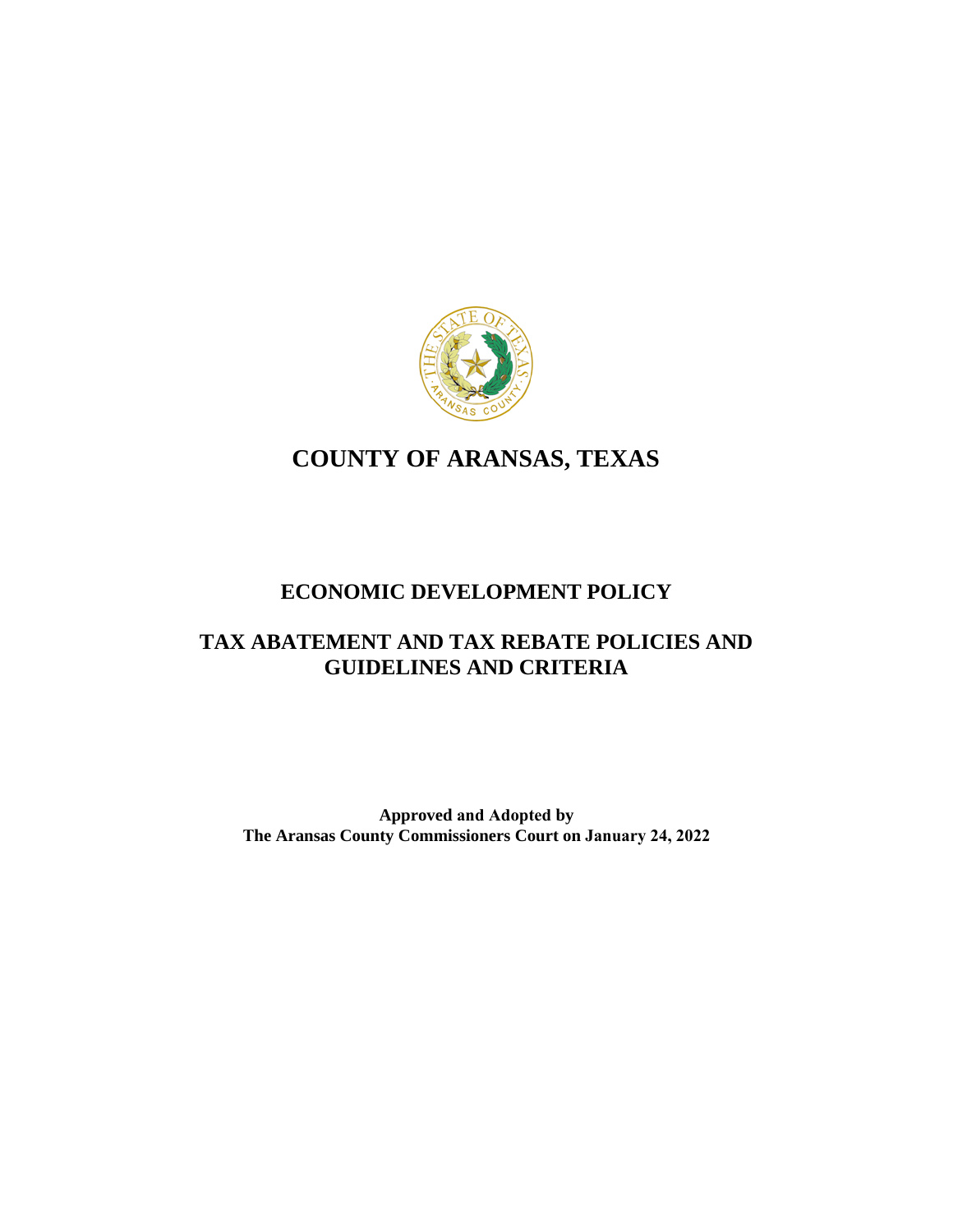## **TABLE OF CONTENTS**

|                | Part 1: Policy Purposes, Guidelines, and Criteria for Economic Development Incentives . 3 |  |
|----------------|-------------------------------------------------------------------------------------------|--|
| A.             |                                                                                           |  |
| <b>B.</b>      |                                                                                           |  |
| $\mathbf{C}$ . |                                                                                           |  |
| D.             |                                                                                           |  |
| E.             |                                                                                           |  |
| F.             |                                                                                           |  |
| G.             |                                                                                           |  |
| H.             |                                                                                           |  |
| $\mathbf{I}$ . |                                                                                           |  |
| J.             |                                                                                           |  |
| K.             |                                                                                           |  |
| L.             |                                                                                           |  |
| M.             |                                                                                           |  |
| N.             |                                                                                           |  |
| O.             |                                                                                           |  |
| P.             |                                                                                           |  |
|                | Part 2: Chapter 312 Policy and Guidelines and Criteria Specific to 312 Incentives  20     |  |
|                | Part 3: Chapter 381 Policy and Guidelines and Criteria Specific to 381 Incentives  22     |  |
|                |                                                                                           |  |
|                |                                                                                           |  |
|                |                                                                                           |  |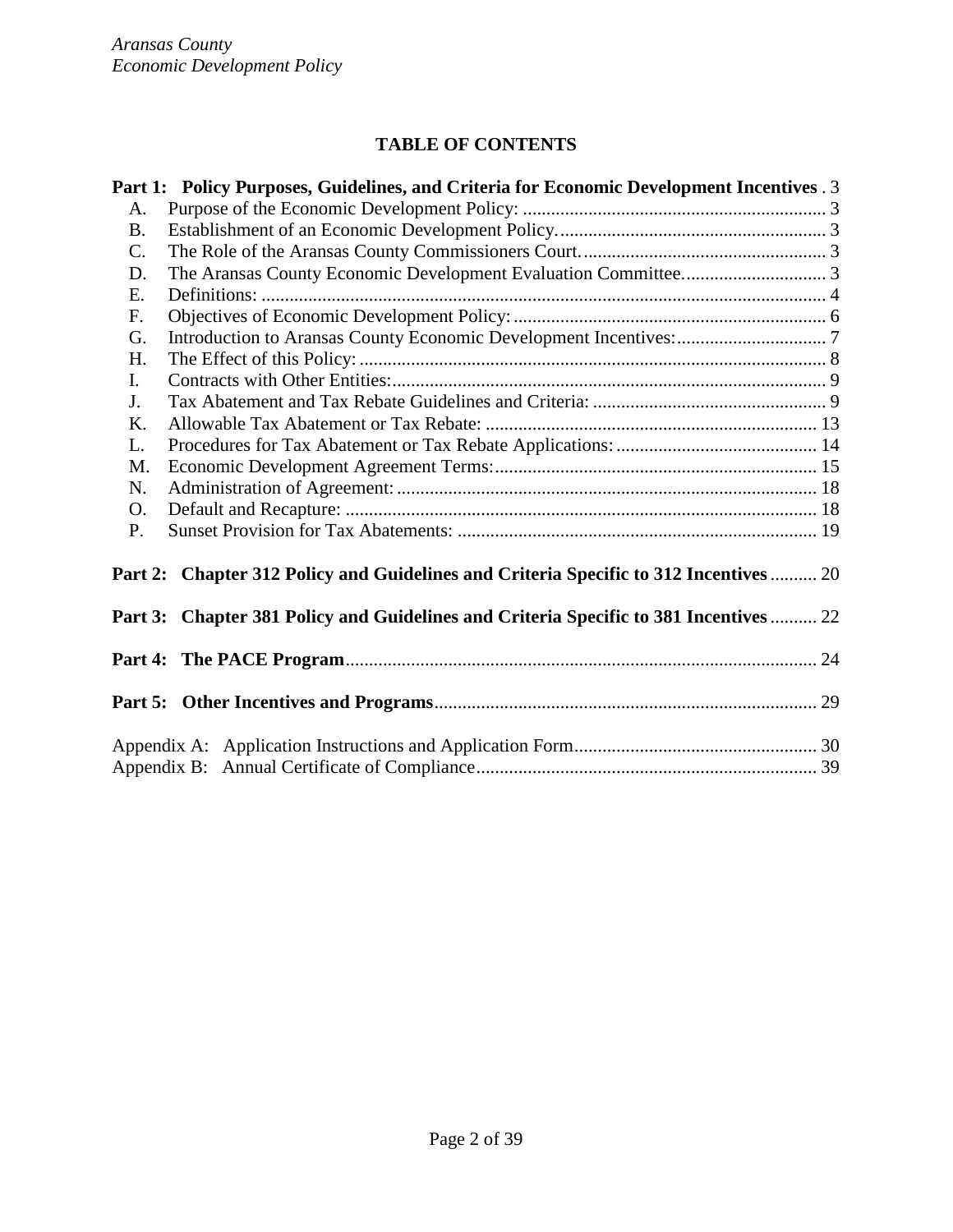# **Part 1: Policy Purposes, Guidelines, and Criteria for Economic Development Incentives**

## <span id="page-2-1"></span><span id="page-2-0"></span>**A. Purpose of the Economic Development Policy:**

Aransas County is committed to the promotion of high-quality development in all parts of the County and to improving the quality of life for its citizens.

The purpose of Aransas County's Economic Development Policy (the "Policy") is to provide incentives for current and prospective property owners and leaseholders to invest in Aransas County, encourage economic growth, and create job opportunities in the County.

## <span id="page-2-2"></span>**B. Establishment of an Economic Development Policy**.

This Policy shall constitute the Aransas County Economic Development Policy which is authorized under the laws of the State of Texas. The existence of this Policy does not create any property right, contract right, or other legal right in any party, including but not limited to an applicant, person, or business entity, for the Commissioners Court to consider, approve, or grant any economic development incentive.

## <span id="page-2-3"></span>**C. The Role of the Aransas County Commissioners Court.**

1. All Incentives to be Considered as a Package. In the implementation and direction of this Policy, the Commissioners Court shall take into consideration incentives provided by the County or other taxing jurisdictions in order to ensure that the overall incentive package offered to prospective beneficiaries achieves the objectives of the Policy and is in the best interests of the citizens of Aransas County.

2. The Discretion of the Aransas County Commissioners Court. Nothing in this Policy shall imply or suggest that Aransas County is under any legal or equitable obligation to provide any incentive whatsoever to an applicant. All applications for any economic development incentives, including tax abatements and/or rebates, shall be considered on an individual basis. The Commissioners Court will use its best business judgment to negotiate agreements, when it deems appropriate, on a case by case basis. The Commissioners Court of Aransas County has final approval or disapproval of any application or agreement and such decisions shall be made in its sole discretion.

## <span id="page-2-4"></span>**D. The Aransas County Economic Development Evaluation Committee.**

Applications for economic development incentives will be evaluated by the Aransas County Economic Development Evaluation Committee which will provide its recommendation for approval or disapproval to the Aransas County Commissioners Court.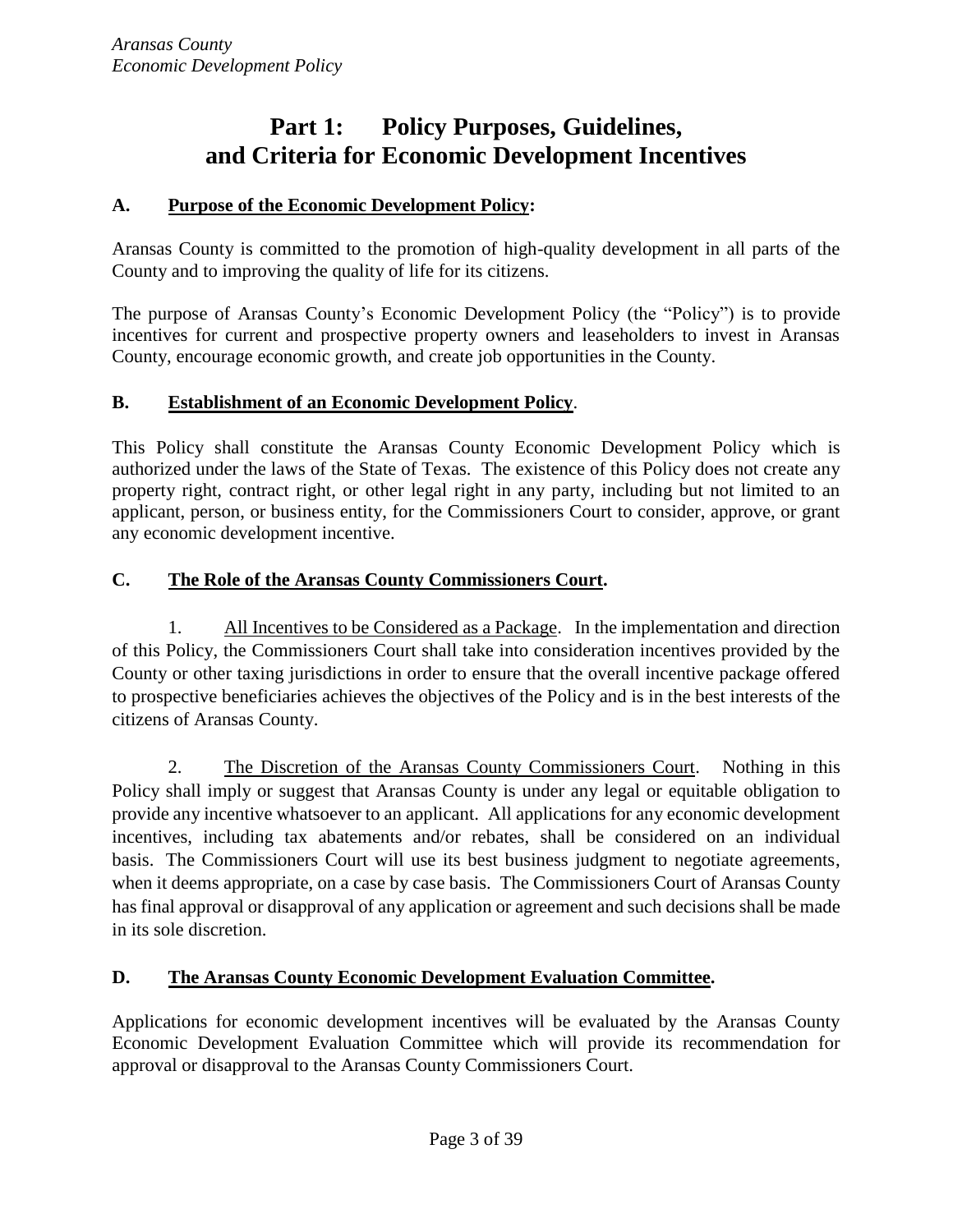The Aransas County Economic Development Evaluation Committee (the "Committee") is a committee comprised of at least seven (7) committee members who are appointed by the Aransas County Commissioners Court. The Committee serves as an evaluation committee to review applications for economic development incentives, to ensure that applications comply with this Policy, and to provide recommendations for approval or disapproval.

## <span id="page-3-0"></span>**E. Definitions:**

1. "Abatement" as used herein means the exemption of a specified percentage of taxation related to the increase in the value of real property and/or personal property, as authorized under Chapter 312 of the Tax Code, for a period of time not to exceed ten (10) years.<sup>1</sup>

2. "Applicant" the owner, lessor, lessee of a proposed project area.

3. "Attraction" or "Attracting" is used to describe the process of selecting and recruiting companies or businesses that will make significant capital investments and create new jobs to create sustainable growth for the area.

4. "Aransas County Economic Development Evaluation Committee" is a committee comprised of at least seven (7) committee members who are appointed by the Aransas County Commissioners Court that serves as an evaluation committee to review applications for economic development incentives, to ensure that applications comply with this Policy, and to provide recommendations for approval or disapproval.

5. "Base Year Value" as used herein means the assessed value of eligible property on the 1st day of January immediately preceding the date of the effective date of the tax abatement agreement, plus the agreed upon value of eligible property improvements made after January 1 but before the effective date of the agreement, or the sales price of the property if it was conveyed after January 1, whichever amount is greater.

6. "Chapter 381" refers to Chapter 381 of the Local Government Code which authorizes the County to offer various incentives, including grants and loans, and to participate in tax rebate agreements.

7. "Competitive Market Wage" means the greatest of (a) the wage established through industry analysis, competitive markets and business financial evaluation, or prevailing wage rates; (b) an hourly wage of Fifteen Dollars (\$15.00) per hour; or (c) the minimum hourly wage in effect at the time for Aransas County employees.

8. "Economic Impact Analysis" is a study examining the effect of investment and/or job creation on the economy and measuring the cumulative effects of that economic activity.

9. "Economic Life" means the number of years that a property improvement is expected to be in service.

<sup>1</sup> Ch. 312, Tax Code, §312.208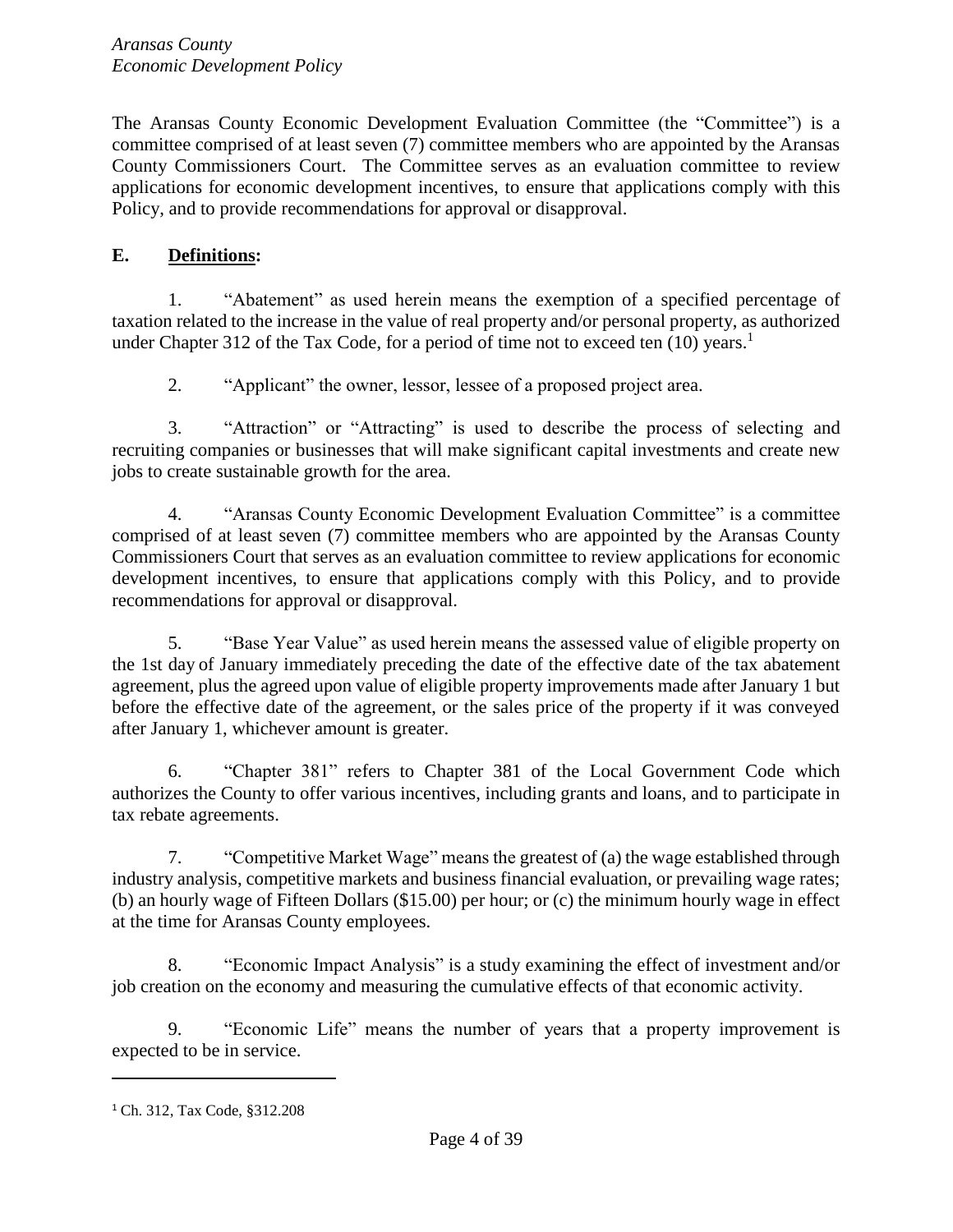10. "Eligible Jurisdiction" means Aransas County (the "County") and any municipality or other taxing jurisdiction eligible offer incentives under Texas law, which levies ad valorem taxes upon and provides services to property proposed to be included in an economic development agreement.

11. "Eligible Reinvestment Zone Property" is property that is located in an area that has been designated as a tax increment financing reinvestment zone under Chapter 311 of the Tax Code, a tax abatement reinvestment zone under Chapter 312 of the Tax Code, or an enterprise zone under Chapter 2303 of the Government Code.

12. "Employee" means a person who is employed on a permanent and full-time basis and who works for, and is an employee of the Owner, or an employee of a contract provider working for Owner, who works a minimum of Two Thousand (2,000) hours per year at the Owner's property in Aransas County, who receives industry-standard benefits, and whose employment is reflected in the Owner's quarterly reports filed with the Texas Workforce Commissioner ("TWC"). This term does not include employees that are employed by direct contract on a seasonal, part-time, or full-time equivalent basis.

13. "Enterprise Zone" is a type of reinvestment zone created pursuant to Chapter 2303 of the Government Code. An enterprise zone may be authorized for up to seven (7) years.

14. "Expansion" means the growth of an existing business which includes new capital investment and/or new job creation providing new capacity or capability.

15. "Median County Wage" or "MCW" is the fiftieth (50th) percentile wage estimate meaning that fifty percent (50%) of the workers earn less than the median and fifty percent (50%) of the worker earn more than the median.

16. "Modernization" as used herein means the replacement or upgrading of existing facilities which increases the productive input or output, updates the technology, or substantially lowers the cost of operation. Modernization may result from the construction, alteration, or installation of buildings, structures, and fixed machinery, or equipment. It shall not include reconditioning, refurbishing, or repairing.

17. "Policy" refers to this document which is entitled the "Aransas County Economic Development Policy."

18. "Public Purpose" is an expenditure with (1) the predominant purpose being to accomplish a public purpose, not to benefit private parties; (2) the public entity retains control over the funds to ensure that the public purpose is accomplished and to protect the public investment; and (3) the expense ensures that the political subdivision receives a return benefit.

19. "Rebate" as used herein means the reimbursement of a specified percentage of ad valorem taxes of certain real property and improvements and personal property located in Aransas County as authorized by Chapter 381, Local Government Code.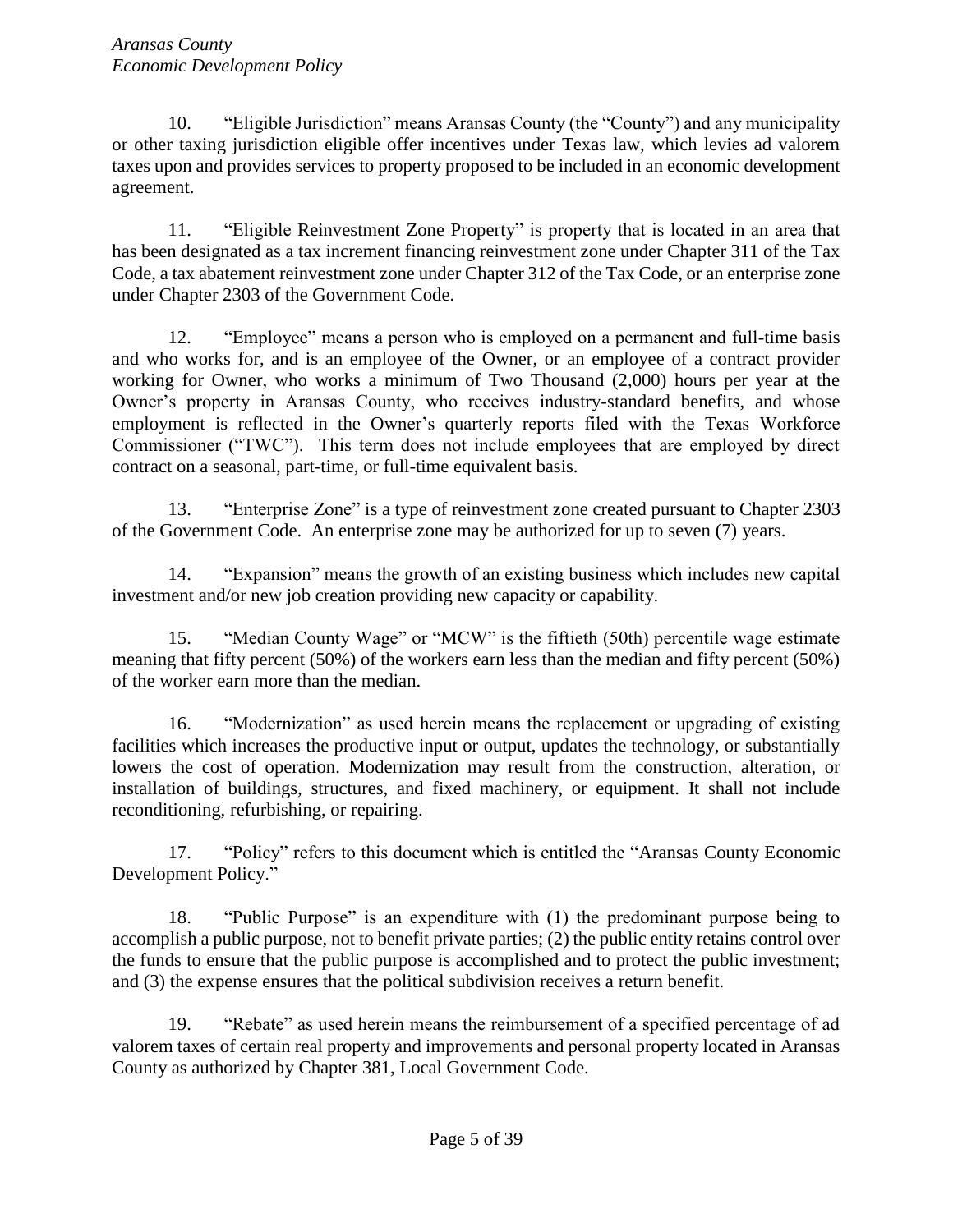20. "Reinvestment Zone" as used herein means an area within Aransas County that meets the criteria for municipal or county reinvestment zones and that has been formally designated a reinvestment zone following the procedures set out in Chapter 312, Tax Code. An enterprise zone is one type of reinvestment zone.

21. "Revenue Gap" describes, in a typical financing scenario, when a business does not have sufficient revenue to support the debt service for a project.

22. "Tax Abatement Agreement" means a contractual agreement between a property owner and/or lessee (the "Owner") and an eligible jurisdiction for the purposes of tax abatement as authorized under Chapter 312 of the Tax Code.

23. "Tax Rebate Agreement" means a contractual agreement authorized by Section 381 of the Local Government Code in which a taxing entity may agree to reimburse an individual or entity a portion of taxes paid in order to stimulate business and commercial activity in the County.

24. "TIF" means tax increment financing. It is a tool that local governmental entities can use to encourage development by financing needed improvements in a defined area. TIF agreements may only be initiated by cities. Once a city has initiated TIF, the other local entities, including counties and schools, may choose to participate.

25. "TIRZ" means Tax Increment Reinvestment Zone" is the area in which improvements may be financed through tax increment financing.

26. "Wage Requirement" is a requirement that the wage or salaries offered for new jobs be equal to or greater than the Aransas County Median Wage as computed annually by the United States Bureau of Labor Statistics and that employers provide health insurance benefits to employees for which the employer pays at least fifty percent (50%).

## <span id="page-5-0"></span>**F. Objectives of Economic Development Policy:**

This Policy, and its guidelines and criteria, are established in an effort to develop and expand the local economy by promoting and encouraging development and redevelopment projects that enhance the Aransas County economic base and a higher quality of life, diversify and expand job opportunities, or encourage projects that create additional revenue for the County without substantially increasing the demand on County services or infrastructure.

The Commissioners Court of Aransas County has determined that it is in the best interest of the citizens for the County to pursue certain objectives.

For example, for incentives offered under Section 381 of the Local Government Code, the following objectives apply:

- 1. For state and local economic development;
- 2. For small or disadvantaged business development;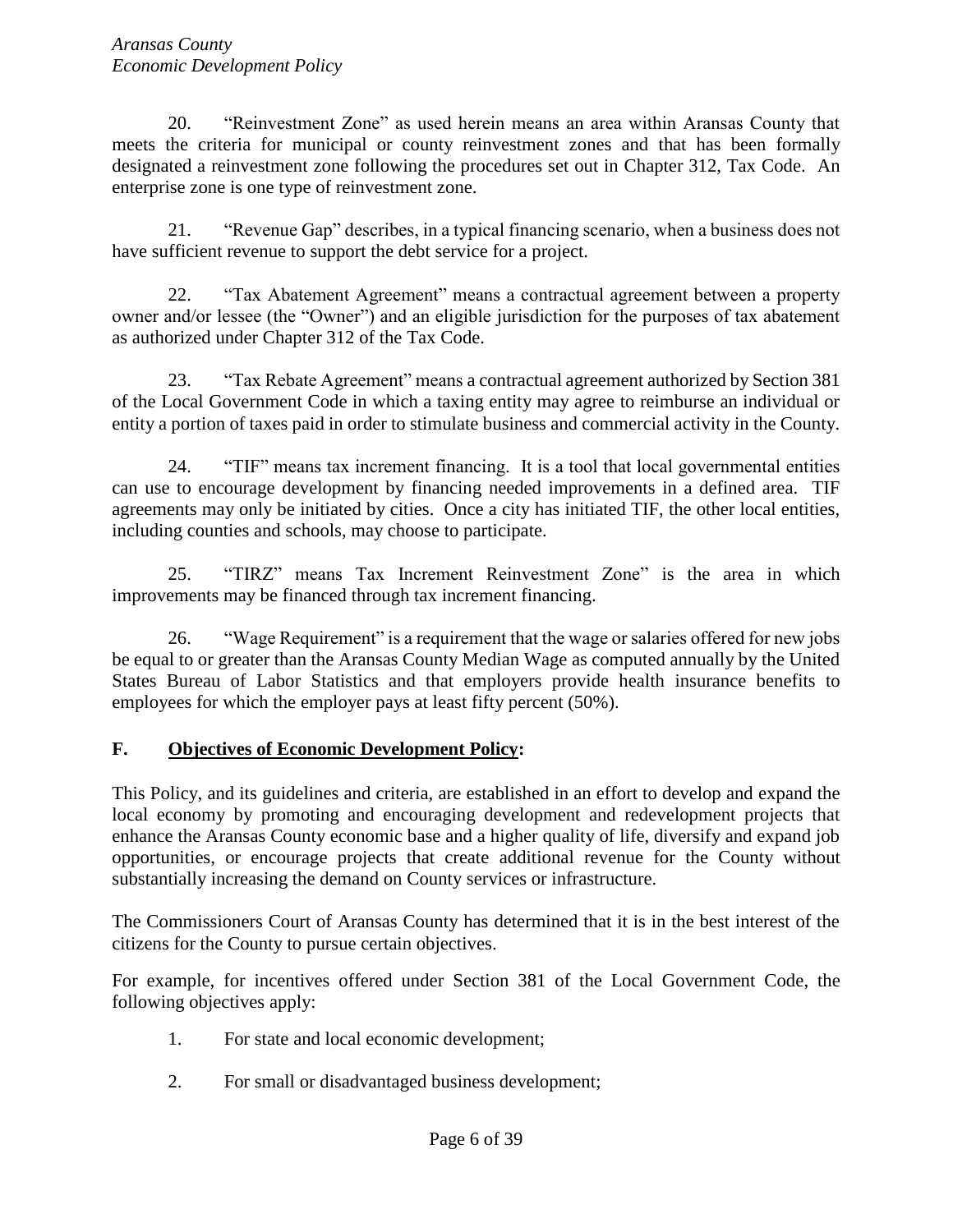- 3. To stimulate, encourage, and develop business location and commercial activity in the County;
- 4. To promote or advertise the county and its vicinity or conduct a solicitation program to attract conventions, visitors, and business;
- 5. To improve the extent to which women and minority businesses are awarded County contracts;
- 6. To support comprehensive literacy programs for the benefit of County residents;
- 7. For the encouragement, promotion, improvement, and application of the arts.

The Aransas County Commissioners Court supports the growth and retention of businesses in Aransas County and supports incentives that reduce business costs to encourage the creation and retention of quality jobs and capital investment. The Commissioners Court also supports efforts to increase educational opportunities to expand and improve the skills of local workers through education, training, and career development.

The ultimate goal and public purpose of this Policy is to protect and enhance the ability of Aransas County to provide high quality County governmental services for the safety, comfort, and enjoyment of Aransas County residents.

## <span id="page-6-0"></span>**G. Introduction to Aransas County Economic Development Incentives:**

While other types of incentives and programs may be available, here are short descriptions of programs that will be addressed in greater detail later in the policy:

1. Chapter 312 Tax Abatement Agreements. The Aransas County Commissioners Court developed and administers a program for granting tax abatement and entering into a tax abatement agreements with owners or lessees of a property interest subject to ad valorem taxation. The tax abatement agreements are governed by the provisions of Sections 312.204, 312.205, and 312.211, Tax Code.

In general, a tax abatement agreement between a taxpayer and a local taxing unit involves exempting all or part of the incremental increase in taxes for a period not to exceed ten (10) years. The property involved must be located within a reinvestment zone or an enterprise zone.

Chapter 312 Tax Abatement Agreements are utilized for various reasons, some of are (1) attracting business to locate in Aransas County and create jobs (2) encourage existing businesses to grow and (3) encourage businesses to increase capital investments in Aransas County.

Insofar as the enhancement and expansion of the local economy generally serves these objectives, Aransas County will, on a case-by-case basis, give consideration of economic incentives to applicants in accordance with this Policy, as authorized by Chapter 312 of the Tax Code, as amended from time to time.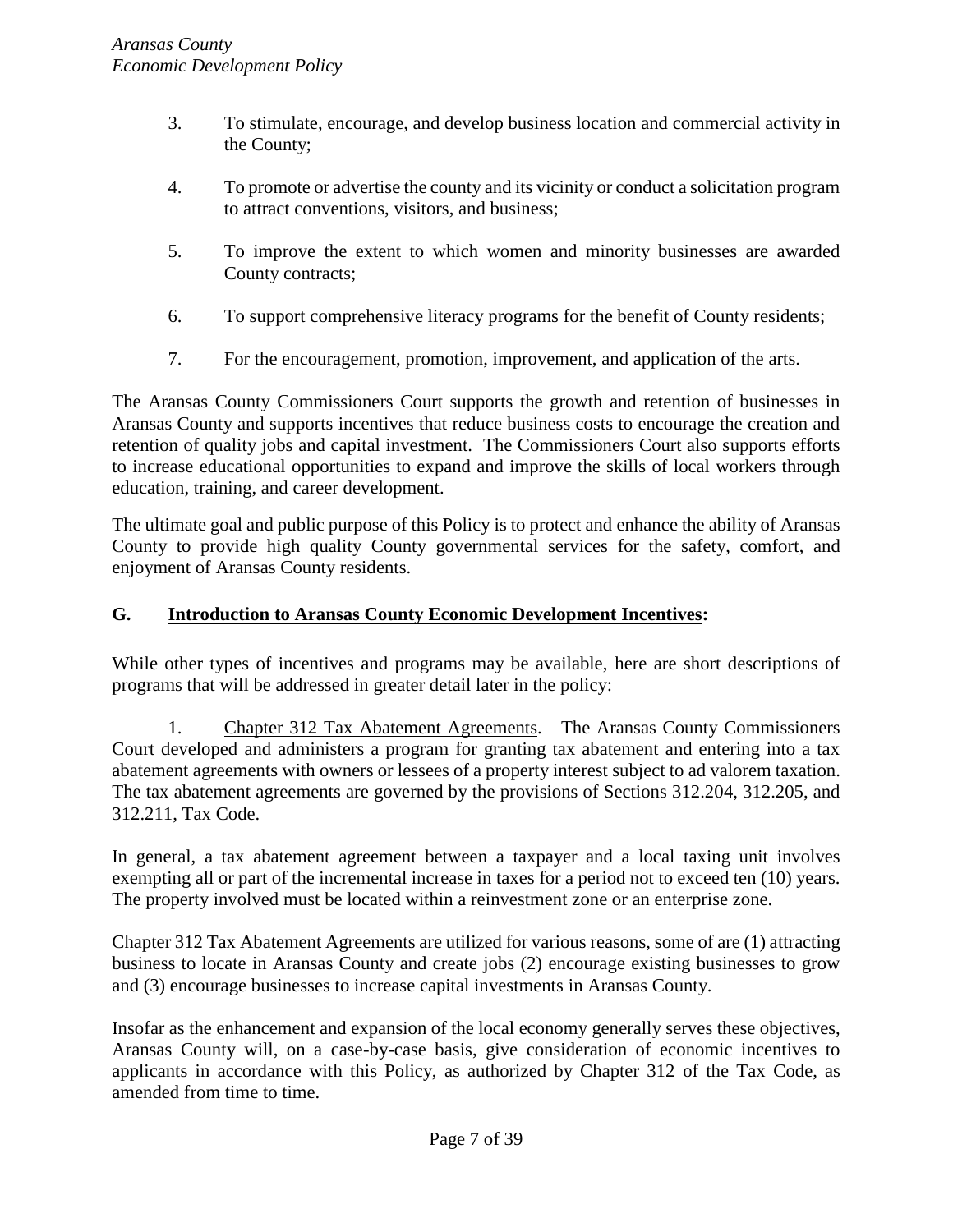2. Chapter 381 Tax Rebate Agreements. Chapter 381 of the Local Government Code authorizes counties to provide a grant or loan of county funds or services in order to promote economic development. Incentives may include, but are not necessarily limited to, tax rebates, fee reimbursements, fee waivers, and cash grants.

Insofar as the enhancement and expansion of the local economy generally serves the objectives identified in this Policy, Aransas County will, on a case-by-case basis, give consideration of economic incentives to applicants in accordance with this Policy, as authorized by Chapter 381 of the Local Government Code, as amended from time to time.

The Chapter 381 Economic Development Program is intended as an incentive for developers and businesses to address revenue gaps in development projects, defined as having insufficient revenues to support the project's debt service under a standard financing scenario.

The program can also apply to projects that have a development margin or rate of return that is below market. Any sources of public financing are not intended to substitute conventional debt and equity financing, and a project should generally be able to deliver the terms of most of its financing.

In order for a project to be approved, it will undergo an analysis of the development budgets, projected revenues and expenses, and sources and uses of funds for the project. These figures will be compared to industry standard measures. The Aransas County Commissioners Court will give preference to proposals that contribute public infrastructure investments and seek reimbursement through enhanced sales and property taxes generated from the project.

Each applicant granted economic incentives under Chapter 381 of the Local Government Code pursuant to this Policy must enter into an agreement with Aransas County containing all terms required by this Policy and by Texas law to protect the public interest of receiving a public benefit in exchange for public funds, assets and services.

3. PACE Program. In 2019, Aransas County established the "Aransas County PACE Program" under the Property Assessed Clean Energy Act, Chapter 399 of the Local Government Code.

This programs involves financing qualified projects through contractual assessments. Upon the property owner's request, the County may impose assessments on the property to repay PACE financing for qualified energy and water conserving projects. Eligible projects may include privately owned commercial, industrial, and large multifamily residential projects.

## <span id="page-7-0"></span>**H. The Effect of this Policy:**

- 1. The adoption of the Policy does not:
	- i. Limit the discretion of the Commissioners Court to decide whether to enter into a specific tax abatement or rebate agreement; or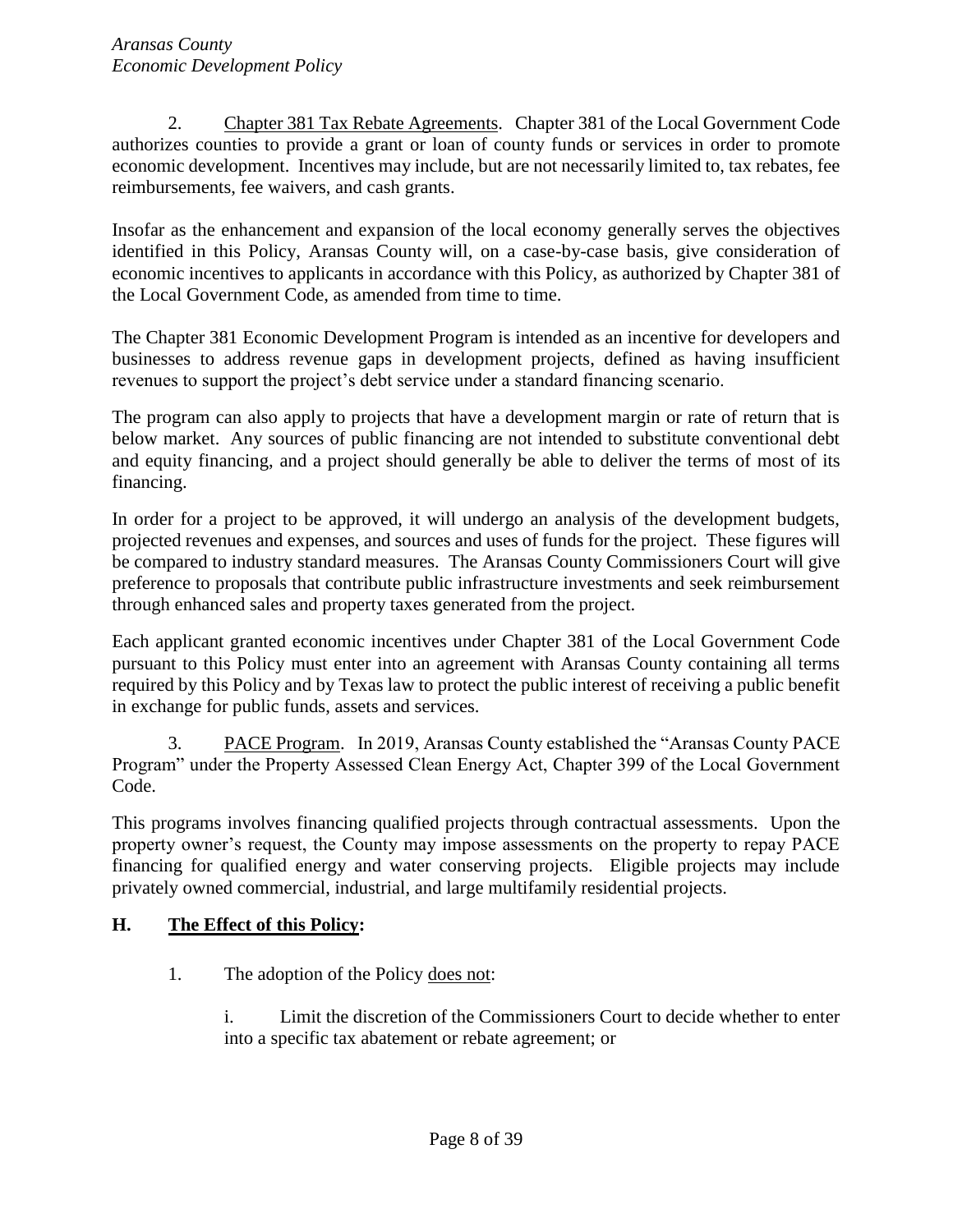ii. Limit the discretion of the Commissioners Court to delegate its employees the authority to determine whether or not the governing body should consider a particular application or request for tax abatement; or

iii. Create any property, contract, or other legal right in any person or entity to have the Commissioners Court consider or grant a specific application or request for abatement or rebate.

2. Legal Compliance. Unless exemptions, variances, or waivers are granted by the Commissioners Court or other appropriate authority, facilities approved for tax abatement or tax rebates must be in compliance with all federal, state, county and municipal laws, rules and regulations, and other requirements approved by the Commissioners Court.

3. No Reduction in Current Ad Valorem Revenues. No tax abatement or rebate will be granted that will have the effect of reducing current ad valorem revenues.

4. Effective Term of Policy. This Policy and the guidelines and criteria adopted herein shall be effective for two (2) years from the date of adoption unless amended or repealed as described in the Tax Code §312.002.

## <span id="page-8-0"></span>**I. Contracts with Other Entities:**

The Aransas County Commissioners Court may choose to enter into agreements with other entities to assist with implementation of the Economic Development Policy. However, the Policy will be administered by County officers and employees under the direction of the Commissioners Court.<sup>2</sup>

## <span id="page-8-1"></span>**J. Tax Abatement and Tax Rebate Guidelines and Criteria:**

1. Eligibility.A project shall not be eligible for incentives under this Policy if:

i. a building permit or septic permit has been issued for the project, including conditional permits; or,

ii. if construction has commenced prior to submittal of an application in accordance with this Policy; or,

iii. the project does not align with the guidelines and criteria contained herein; or,

iv. there is a conflict of interest that prevents the Commissioners Court from entering into an agreement with an individual or a business.

<sup>2</sup> Ch. 381, Local Gov't Code, §381.004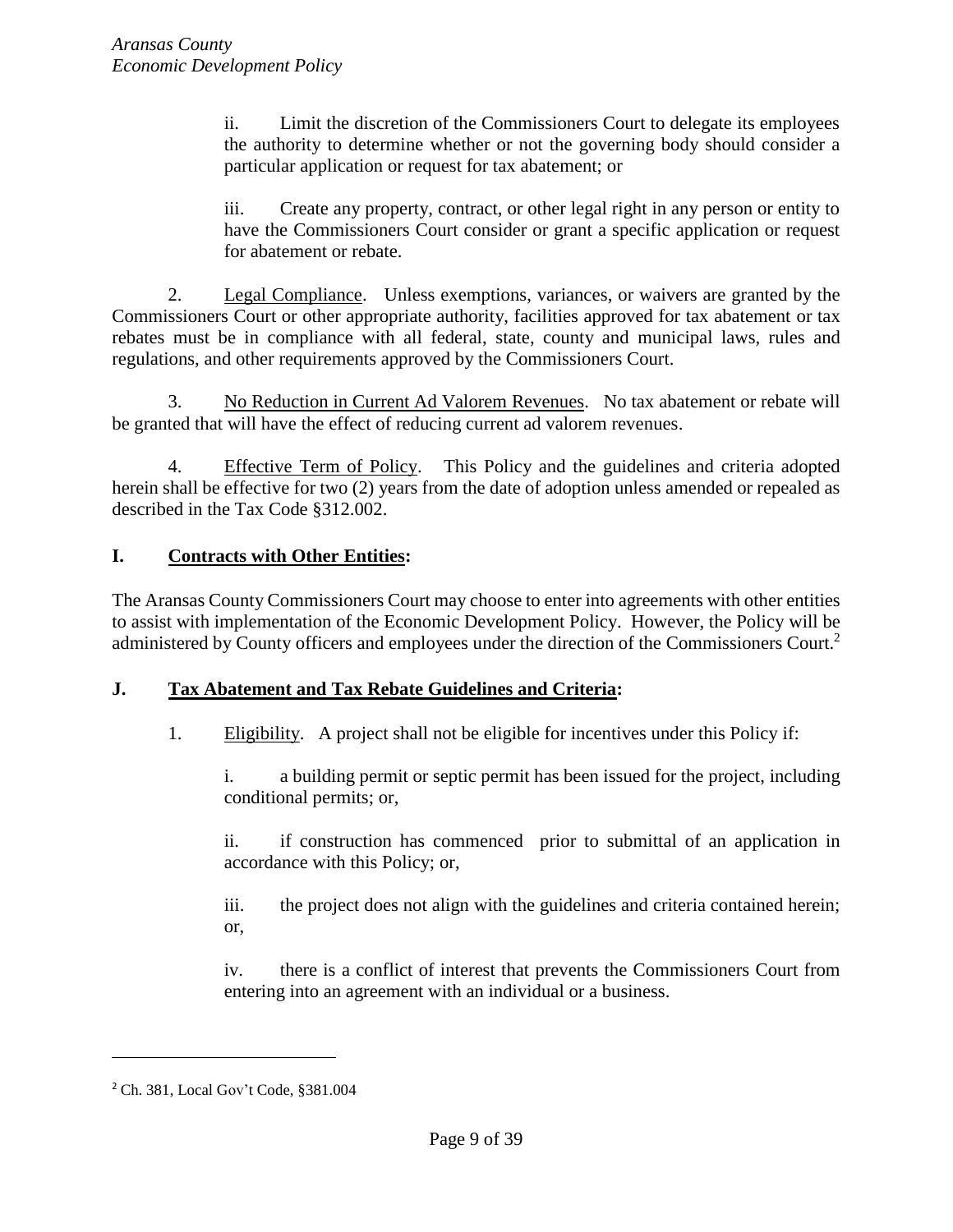2. Tax Abatement for Owner of Real Property or Owner of Tangible Personal Property in a Reinvestment Zone.<sup>34</sup> The Commissioners Court may grant tax abatement to the owner of taxable real property located in a reinvestment zone, so long as it is not in an improvement project financed by tax increment bonds, to exempt from taxation a portion of the value of the real property or of tangible personal property, or both, for a period not to exceed ten (10) years, on the condition that the owner of the property make specific improvements to the property, subject to the guidelines and criteria set out in this Policy.

3. Tax Abatement for Owner of a Leasehold Interest in Tax Exempt Real Property in a Reinvestment Zone.<sup>5 6</sup> The Commissioners Court may grant tax abatement to the owner of a leasehold interest in tax-exempt real property that is located in a reinvestment zone, so long as it is not in an improvement project financed by tax increment bonds, to exempt a portion of the value of property subject to ad valorem taxation, including the leasehold interest, improvements, or tangible personal property located on the real property, for a period not to exceed ten (10) years, on the condition that the owner of the leasehold interest make specific improvements to the real property, subject to the guidelines and criteria set out in this Policy.

4. Tax Rebate for Owner of Real Property or Owner of Tangible Personal Property in a Reinvestment Zone. The Commissioners Court may grant tax rebate to the owner of taxable real property located in Aransas County, so long as it is not in an improvement project financed by tax increment bonds, to exempt from taxation a portion of the value of the real property or of tangible personal property, or both, for a period not to exceed ten (10) years, on the condition that the owner of the property make specific improvements to the property, subject to the guidelines and criteria set out herein.<sup>7</sup>

5. Tax Rebate for Owner of a Leasehold Interest in Tax Exempt Real Property in a Reinvestment Zone. The Commissioners Court may grant tax rebate to the owner of a leasehold interest in tax-exempt real property that is located in Aransas County, so long as it is not in an improvement project financed by tax increment bonds, to exempt a portion of the value of property subject to ad valorem taxation, including the leasehold interest, improvements, or tangible personal property located on the real property, for a period not to exceed ten (10) years, on the condition that the owner of the leasehold interest make specific improvements to the real property, subject to the guidelines and criteria set out herein.<sup>8</sup>

6. Creation of New Value. Tax abatements or tax rebates may be granted for the new, additional value of eligible improvements subject to such limitations as the Commissioners Court may require and:

i. Shall increase the appraised value of the improved property; and,

<sup>3</sup> Ch. 312, Tax Code, §312.402

<sup>4</sup> Ch. 381, Local Gov't Code, §381.004 (g)

<sup>5</sup> Ch. 312, Tax Code, §312.402

<sup>6</sup> Ch. 381, Local Gov't Code, §381.004 (g)

<sup>7</sup> Ch. 381, Local Gov't Code, §381.004

<sup>8</sup> Ch. 381, Local Gov't Code, §381.004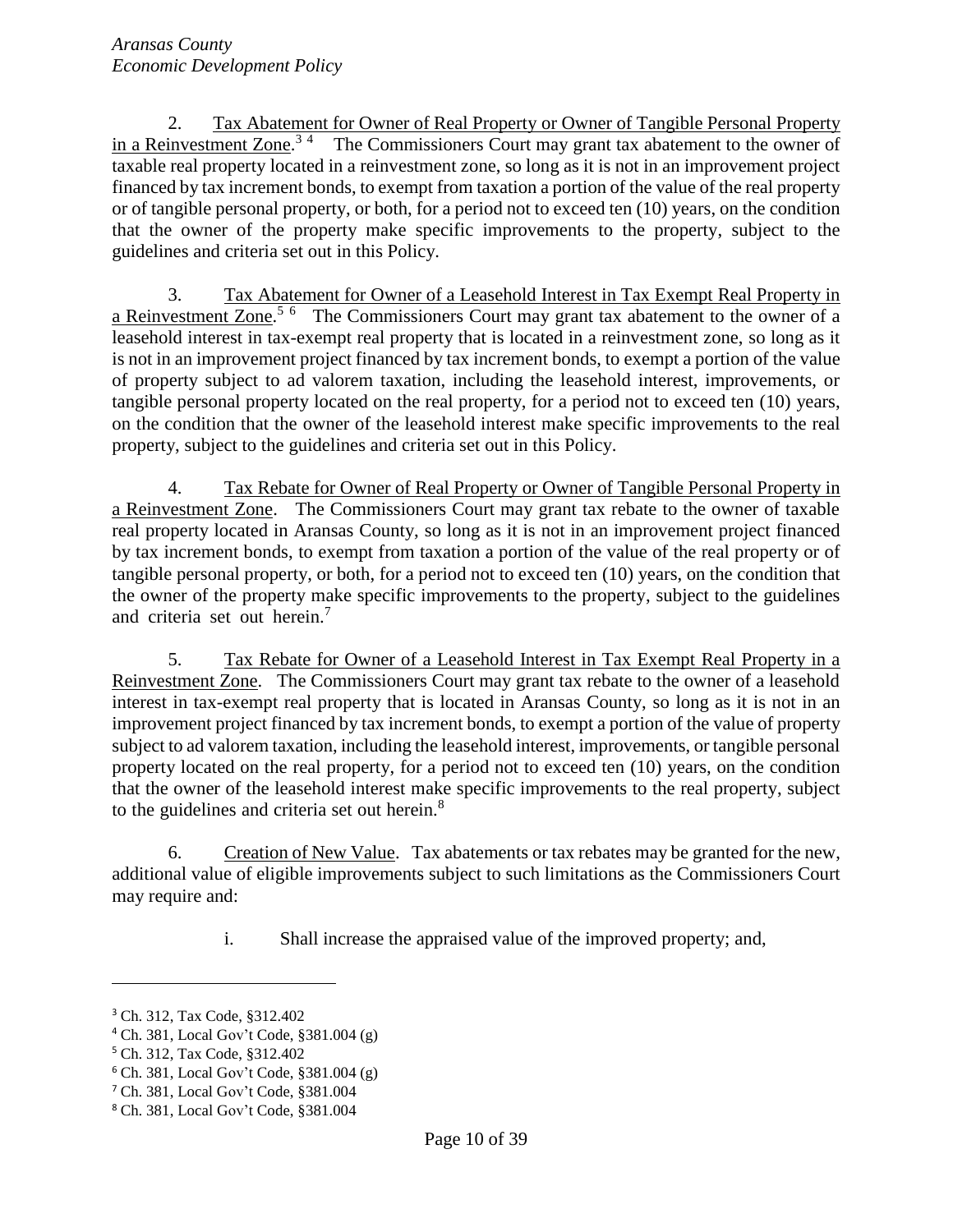ii. Shall promote increased employment opportunities based on the number of permanent jobs created and sustained in each year of the abatement or rebate period; and,

iii. Shall not have the effect of merely transferring existing employment from one part of the County to another without demonstration of increased future investment or unusual circumstances whereby, without such a move, employment is likely to be reduced; and,

iv. No tax exemption shall be granted for tangible personal property located on the subject real property at any time prior to the effective date of the granting of tax abatement or tax rebate, including inventory and supplies.

7. Business Enterprises Eligible for Tax Abatement or Tax Rebate. Tax abatements or tax rebates may be considered if the location of a new business enterprise or the expansion of an existing business enterprise will create substantial capital improvements within the County and will result in increased employment opportunities. The following types of enterprises are eligible to apply for such incentives:

- i. Aviation-related facilities;
- ii. Corporate offices;
- iii. Research and development industries including the biosciences;
- iv. Marine-related facilities;
- v. Information technology/emerging technology facilities;

vi. Medical care facilities, including hospitals, clinics, laboratories, and other such facilities dedicated to providing for the care and treatment of the ill, elderly or disabled, or the improvement of the health and well-being of the residents of the county;

vii. Educational facilities including schools, training centers, and other such facilities offering educational and training opportunities to residents of the county;

viii. Retail developments will be considered on an individual basis - only retail developments that draw consumers from outside of the County or that provide needed public infrastructure will be considered for tax abatement or rebate;

ix. Major tourism and or entertainment venues; and,

x. Attainable Workforce Housing Developments of 50 or more units that will be available for rent below the market rate.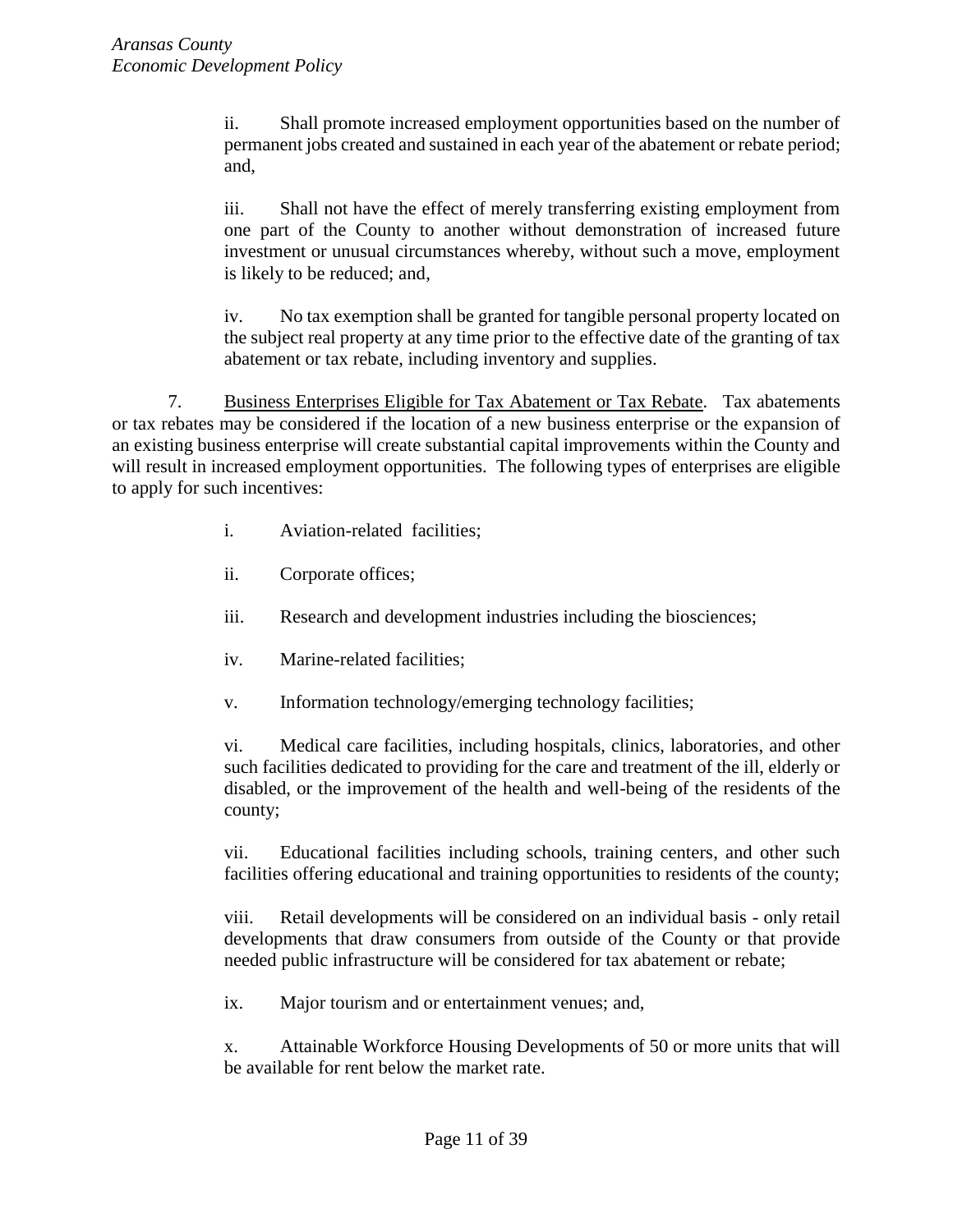8. Priorities. In determining whether to grant a tax abatement or tax rebate, the Commissioners Court will consider priorities which include, but aren't necessarily limited to, the following:

- i. The location of the proposed development or expansion;
- ii. The development's provision for needed public infrastructure;
- iii. The number of new jobs created;
- iv. The expansion of businesses currently located in Aransas County;
- v. The increase to the appraised value of the improved property; and,
- vi. The increased sales tax and ad valorem dollars generated by the development or property.

9. Additional Considerations: The Aransas County Economic Development Evaluation Committee and the Aransas County Commissioners Court will carefully evaluate applications for economic development incentives on a case by case basis. When weighing the pros and cons of a particular application, the Commissioners Court should consider the following:

> i. Need. Applicants should not propose developments are located in areas of the County not requiring incentives for additional business stimulation or added commercial activity. Likewise, applicants should not propose developments or expansions when potential service needs would drastically increase public services.

> ii. Job Creation. The number and type of jobs to be created and/or retained and the average wages and benefits for workers. Applicants must make reasonable efforts to employ residents of Aransas County, provided such residents have the required skills and experience and are available at a competitive wages or salary, if applicable. Applicants should describe the types of jobs that will be created and the activities that have been, or will be, undertaken to employ residents.

> iii. Financial Capacity. The ability of the applicant to provide solid evidence that it is financially stable and will be able to undertake and complete the proposed project.

> iv. Public Infrastructure. Whether the project will necessitate and include improvements to public infrastructure and how such improvements will be funded.

> v. Market Conditions and Growth Potential. The overall business and economic environment and whether the applicant is proposing to undertake a project that is financially feasible and will lead to economic growth in Aransas County.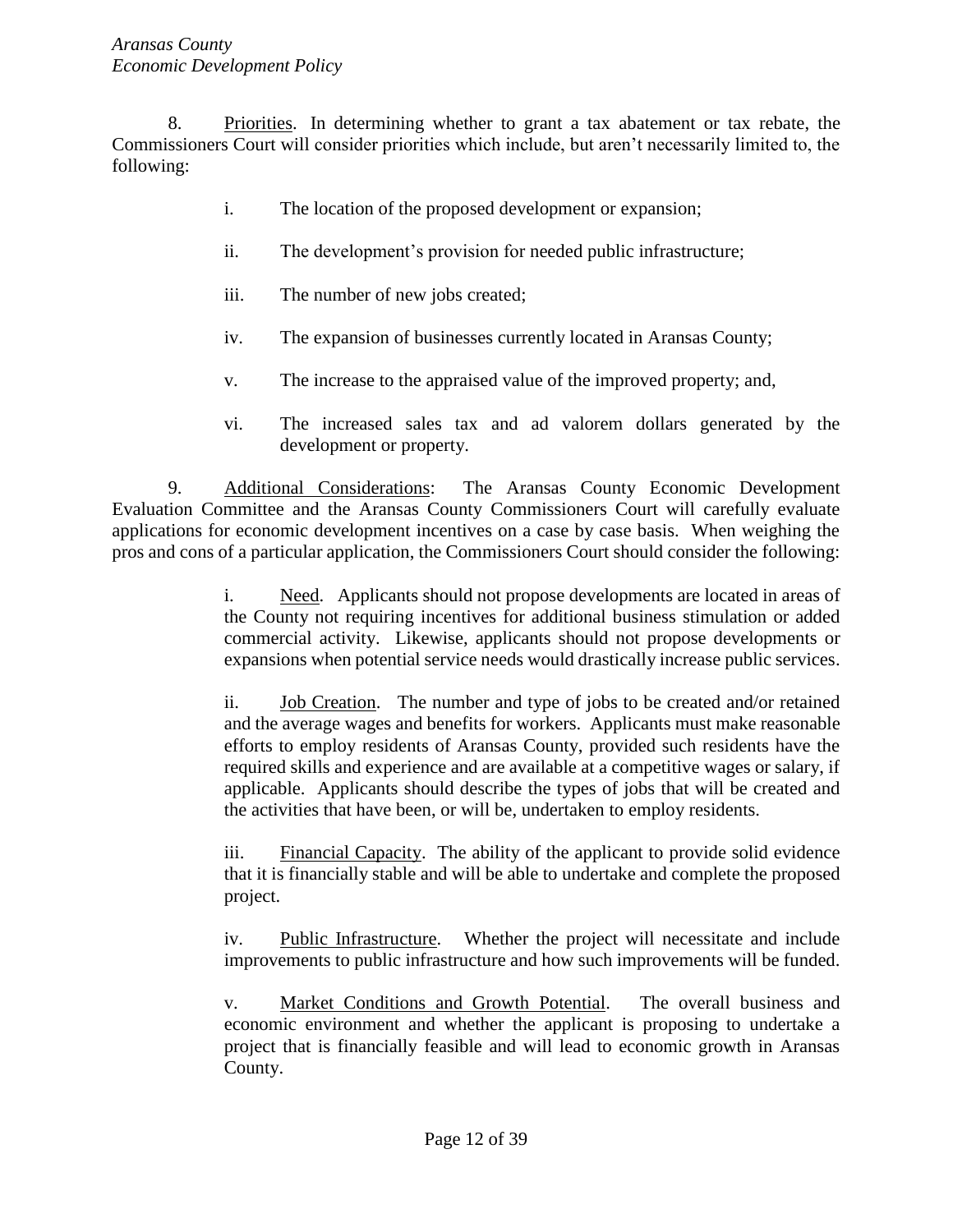vi. Compliance with the Law. The applicant, the business, and any entity or person associated with the project are operating in compliance with federal, state, and local laws and regulations.

#### <span id="page-12-0"></span>**K. Maximum Allowable Tax Abatement or Tax Rebate:**

The Commissioners Court will assess each application for abatement or tax rebate and determine what incentive(s) may be appropriate, the amount of incentives, including the value of any abatement or rebate. The percentage abated or rebated and the length of an abatement or rebate agreement is determined on a case-by-case basis. No tax abatement or rebate will be granted for a period exceeding eight  $(8)$  years.<sup>9</sup>

While each individual tax abatement or tax rebate application may vary, the standard tax abatement or tax rebate will be for a period not to exceed eight (8) years and will not exceed an average annual abatement of Fifty Four Percent (56%) of the qualified increase in property value. The following are examples of abatement/rebate schedules per year depending on term of an agreement:

| 5 Years        |               | 6 Years |       |
|----------------|---------------|---------|-------|
| Year           | <b>Rebate</b> | Year    | Rebat |
|                | 90%           |         | 85%   |
| $\overline{2}$ | 70%           | 2       | 75%   |
| 3              | 55%           | 3       | 65%   |
| $\overline{4}$ | 40%           |         | 50%   |
| 5              | 25%           | 5       | 35%   |
| Average        | 56%           |         | 25%   |

| Years          |               | 6 Years        |               |
|----------------|---------------|----------------|---------------|
| Year           | <b>Rebate</b> | Year           | <b>Rebate</b> |
|                | 90%           |                | 85%           |
| $\overline{2}$ | 70%           | $\overline{2}$ | 75%           |
| 3              | 55%           | 3              | 65%           |
| $\overline{4}$ | 40%           | 4              | 50%           |
| 5              | 25%           | 5              | 35%           |
| verage         | 56%           | 6              | 25%           |
|                |               | Average        | 56%           |

| 7 Years        |               | <b>Eight Years</b> |              |
|----------------|---------------|--------------------|--------------|
| Year           | <b>Rebate</b> | Year               | <b>Rebat</b> |
| 1              | 85%           | 1                  | 85%          |
| $\overline{2}$ | 75%           | $\overline{2}$     | 80%          |
| 3              | 65%           | 3                  | 70%          |
| 4              | 55%           | 4                  | 60%          |
| 5              | 45%           | 5                  | 50%          |
| 6              | 35%           | 6                  | 40%          |
| 7              | 30%           |                    | 35%          |
| Average        | 56%           | 8                  | 25%          |
|                |               |                    | F/N          |

| Years          |               | <b>Eight Years</b> |               |
|----------------|---------------|--------------------|---------------|
| Year           | <b>Rebate</b> | Year               | <b>Rebate</b> |
|                | 85%           |                    | 85%           |
| $\overline{2}$ | 75%           | $\overline{2}$     | 80%           |
| 3              | 65%           | 3                  | 70%           |
| $\overline{4}$ | 55%           | 4                  | 60%           |
| 5              | 45%           | 5                  | 50%           |
| 6              | 35%           | 6                  | 40%           |
| 7              | 30%           | 7                  | 35%           |
| verage         | 56%           | 8                  | 25%           |
|                |               | Average            | 56%           |

<sup>9</sup> *See* Ch. 312, Tax Code, §312.208 (Agreements are allowed for up to ten (10) years under Texas law)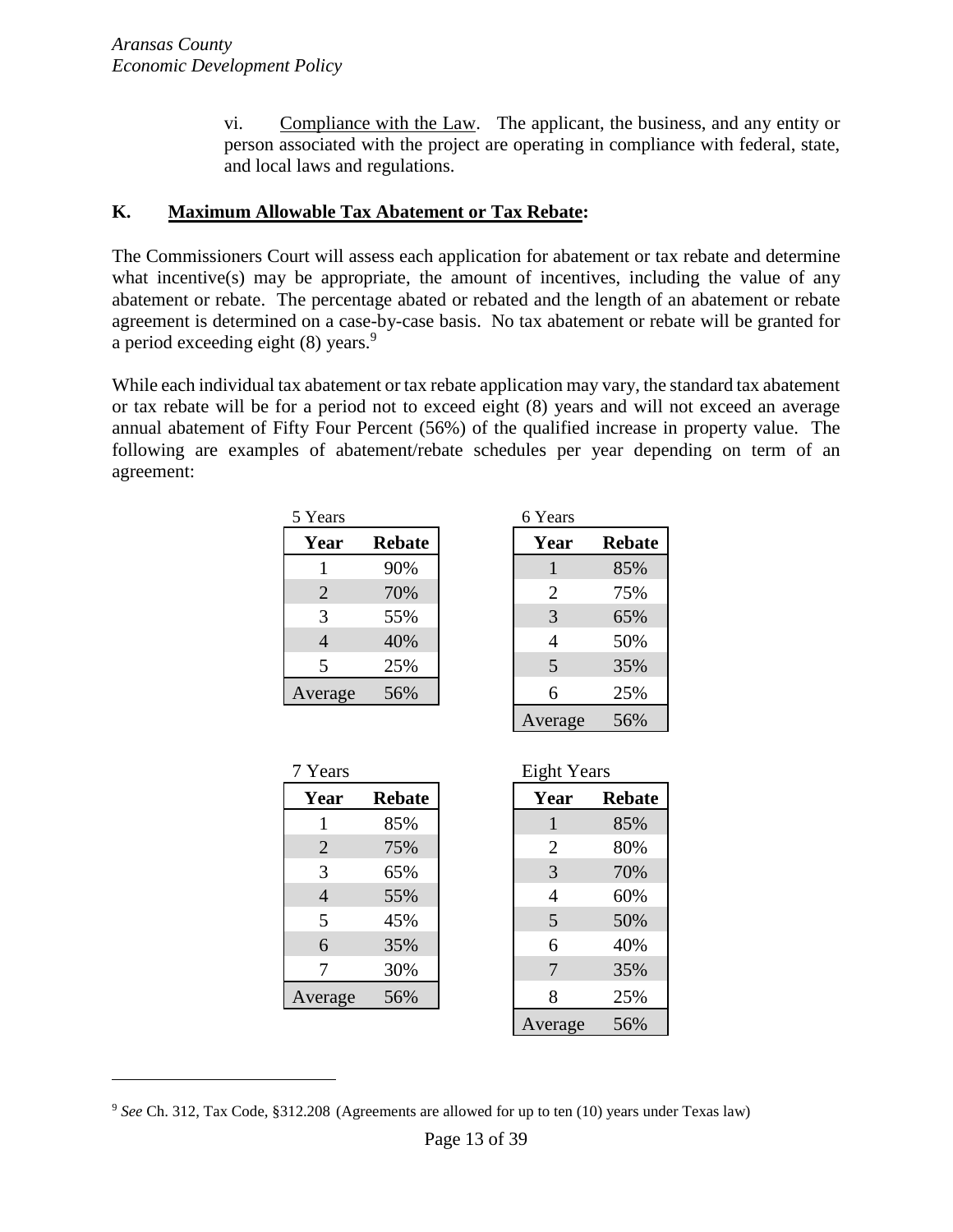## <span id="page-13-0"></span>**L. Procedures for Tax Abatement or Tax Rebate Applications:**

1. Required Forms. An application shall be made on forms supplied by Aransas County. *See* **Appendix A**. An applicant may be required to provide additional information to show that it meets requirements. If Aransas County staff determines that the minimum requirements have been met, a proposed agreement will be prepared and submitted to the Aransas County Commissioners Court for consideration.

2. Application Submittal and Application Fee.<sup>10</sup> Once the application is complete, the applicant must submit **one (1) original application and five (5) copies** of the completed application with all required information and supporting documentation, along with the application fee of One Thousand Dollars (\$1,000.00) in the form of a check payable to Aransas County, to the Office of the County Judge. The County Judge will ensure that the payment is transmitted to the Treasurer for deposit.

3. Distribution of Application and Supporting Materials. The Office of the County Judge will distribute a copy of the completed application and attached to each member of Commissioners Court for review. Copies will also be transmitted to the Aransas County Economic Development Evaluation Committee and to the County Attorney's Office for review.

4. Deficiency Notices and Supplemental Information. If the Committee, the County Attorney, or Commissioners Court deems the application deficient for lacking required information and/or documentation, the County Judge's office will transmit a notice to the Applicant with an explanation of what additional information or documentation is needed. Any additional information must be submitted within the timeframe provided in the deficiency notice.

5. Closed Session. If the Commissioners Court chooses to, and such choice is permitted by the Texas Open Meetings Act, some of the deliberation concerning the application may be discussed by Commissioners Court and staff in a closed session during a meeting of the Commissioners Court.

6. Public Notice Required. Any and all tax abatement or rebate agreements must be approved by the Commissioners Court in open session following at least thirty days (30) prior notice to the public.<sup>11</sup> Tax Abatement or Tax Rebate Agreements shall be considered at a regularly scheduled meeting following a public hearing.

7. Requirements for Approval. Tax Abatement and Tax Rebate Agreements will only be approved when a majority of the Commissioners Court votes to approve the application and staff confirms that all procedures have been followed and all applicable notices have been provided to the public and to other taxing units.

 $\overline{a}$ 

<sup>10</sup> Ch. 312, Tax Code, §312.002(e)

<sup>11</sup> Ch. 312, Tax Code, §312.207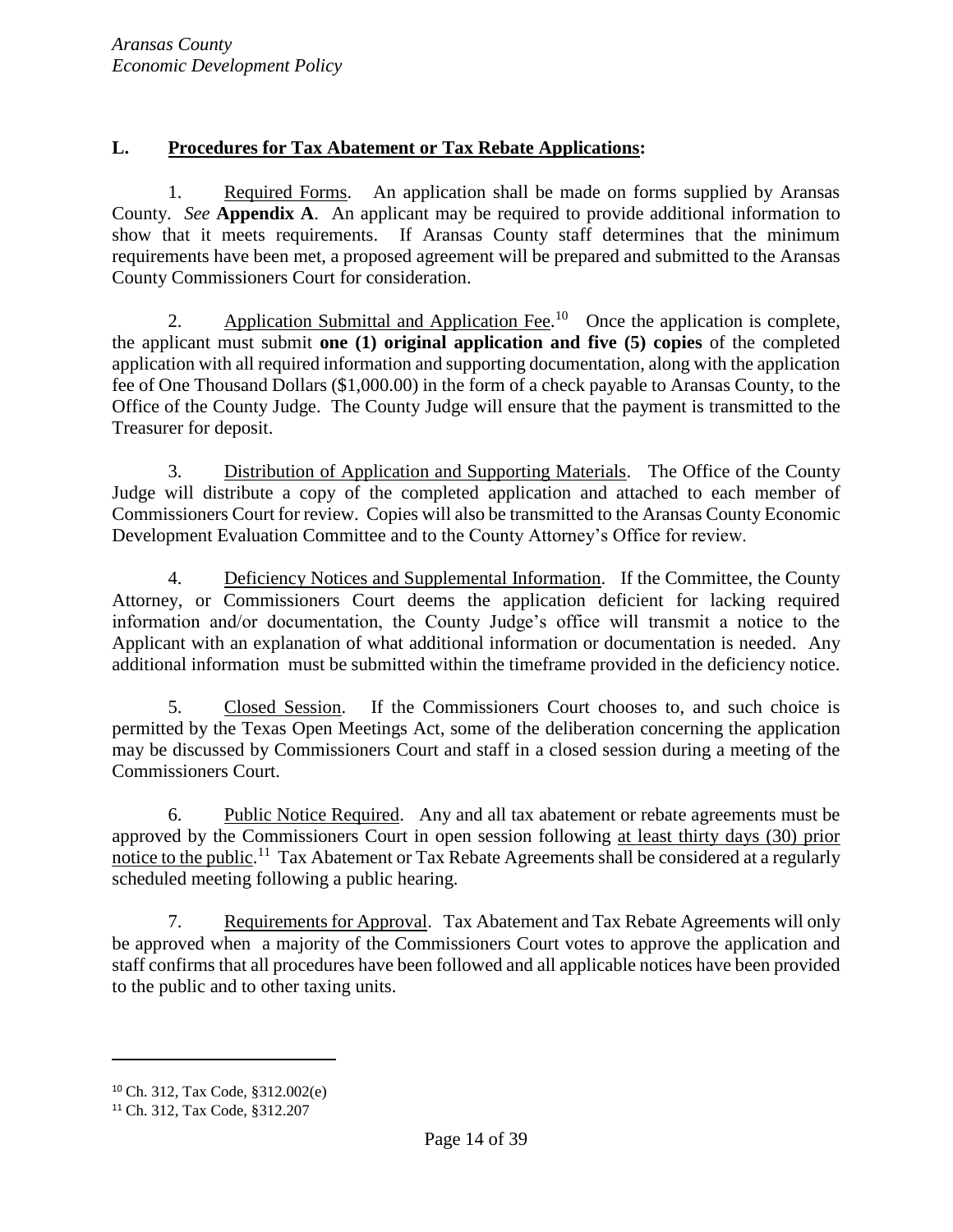8. Confidentiality of Proprietary Information. Under Section 312.003, information that is provided to the County in connection with an application or request for tax abatement under Chapter 312 which describes the specific processes or business activities to be conducted or the equipment or other property to be located on the property for which tax abatement is sought is confidential and not subject to public disclosure until a tax abatement agreement is executed. Information in the custody of the County after the agreement is executed is not confidential.<sup>12</sup>

### <span id="page-14-0"></span>**M. Economic Development Agreement Terms:**

The Terms of Economic Development Agreements will vary. Aransas County may require terms in an economic incentive agreement that are different than terms it requires in similar agreements or any other County contract. Further, the terms required by Aransas County may be different from terms required by other taxing jurisdictions.

1. Any economic development agreement that the County enters into shall contain, at a minimum, the following provisions:

> i. Project Summary. A description of the proposed improvements listing the kind, number, and location of all proposed improvements, an estimate of the total cost of said improvements, an estimate of Applicant's total investment, the estimated increase in appraised value, and the number of jobs to be created<sup>13</sup>;

> ii. Pre-Agreement Value of Property. The appraised value of the subject property without the proposed improvements;

> iii. Schedule of Incentives and Values. The tax abatement or tax rebate schedule, including the commencement date of tax abatement<sup>14</sup> or tax rebate, the termination date of tax abatement or tax rebate, the estimated total value to be abated or rebated, and a cap on the value to be abated or rebated;

> iv. Term of the Agreement and Schedule of Project. The commencement date and termination date of the Agreement and the construction or modernization time schedule;

> v. Inspection and Access Provision. A provision that the applicant will provide access to, and authorize inspection by, County officers and employees to ensure that the improvements are being made according to the conditions and specifications of the Agreement<sup>15</sup>;

> vi. Record Keeping. A provision that the Applicant shall collect and maintain all relevant records related to information provided in the Application and each of

<sup>12</sup> Ch. 312, Tax Code, §312.003

<sup>13</sup> Ch. 312, Tax Code, §312.205

<sup>14</sup> Ch. 312, Tax Code, §312.007

<sup>15</sup> Ch. 312, Tax Code, §312.205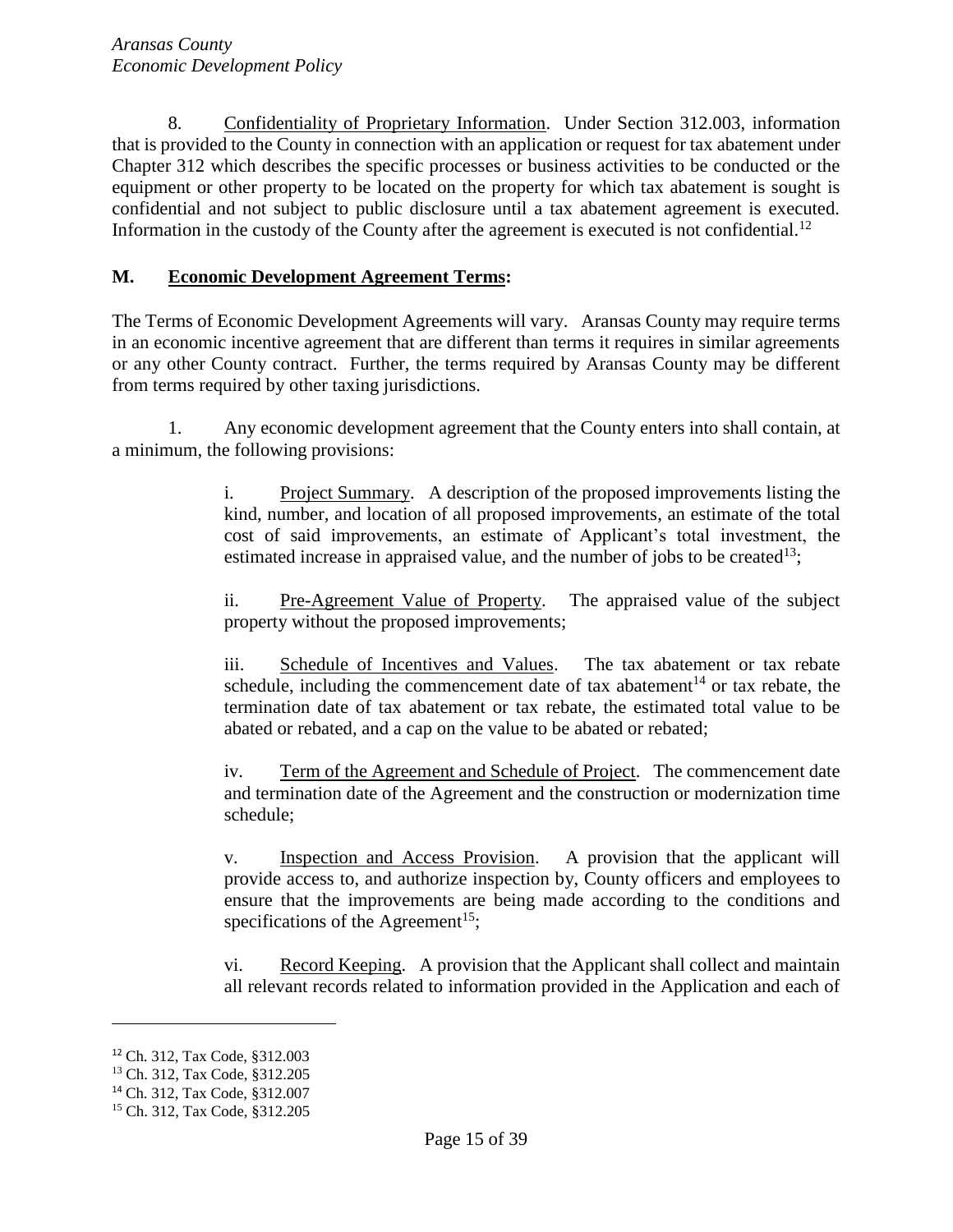the economic development considerations, incentives, and performance requirements, and shall allow the County reasonable access to review and audit any necessary records;

vii. Property Uses. The proposed use of the facility and a provision limiting the use of the property consistent with the general purpose of encouraging development or redevelopment of the reinvestment zone during the time that Property Tax Abatement Agreement is in effect<sup>16</sup>;

viii. Recapture Provision; Guarantee. A provision for recapturing property tax revenue lost as a result of the Agreement if the Applicant fails to make the improvements as provided by the Agreement or otherwise violates or breaches the terms of the Agreement. The County may require a bond, letter of credit, third party guarantee, or another form of security acceptable to the County Attorney, in an amount and for a term to be determined and approved by the Commissioners Court<sup>17</sup>;

ix. Definitions and Formulas. Definitions and formulas necessary for proper implementation and administration of the economic development agreement;

x. Annual Reports. A requirement that the Applicant report to the Commissioners Court annually to provide a summary of activities completed in the previous year and a summary of plans for the upcoming year no later than April 1st of each year;

xi. Annual Certificate of Compliance. Any individual or business participating in an economic development incentive agreement shall complete and submit an Annual Certificate of Compliance (*See* **Appendix B**) by April 1st of each year<sup>18</sup>;

xii. Public Improvements. A complete list of the public improvements that will be needed for the project(s) which indicates how and when the improvements will be constructed, the cost of the improvements, and how the improvements will be funded;

xiii. Milestones. A provision providing a tangible means for measuring whether the applicant and other responsible parties have met their obligations under the agreement;

xiv. Calculations of Incentives and Funding Sources. A provision identifying the method for calculating any incentive and identifying the source of any funding, if applicable.

 $\overline{a}$ 

<sup>16</sup> Ch. 312, Tax Code, §312.205

<sup>17</sup> Ch. 312, Tax Code, §312.205

<sup>18</sup> Ch. 312, Tax Code, §312.205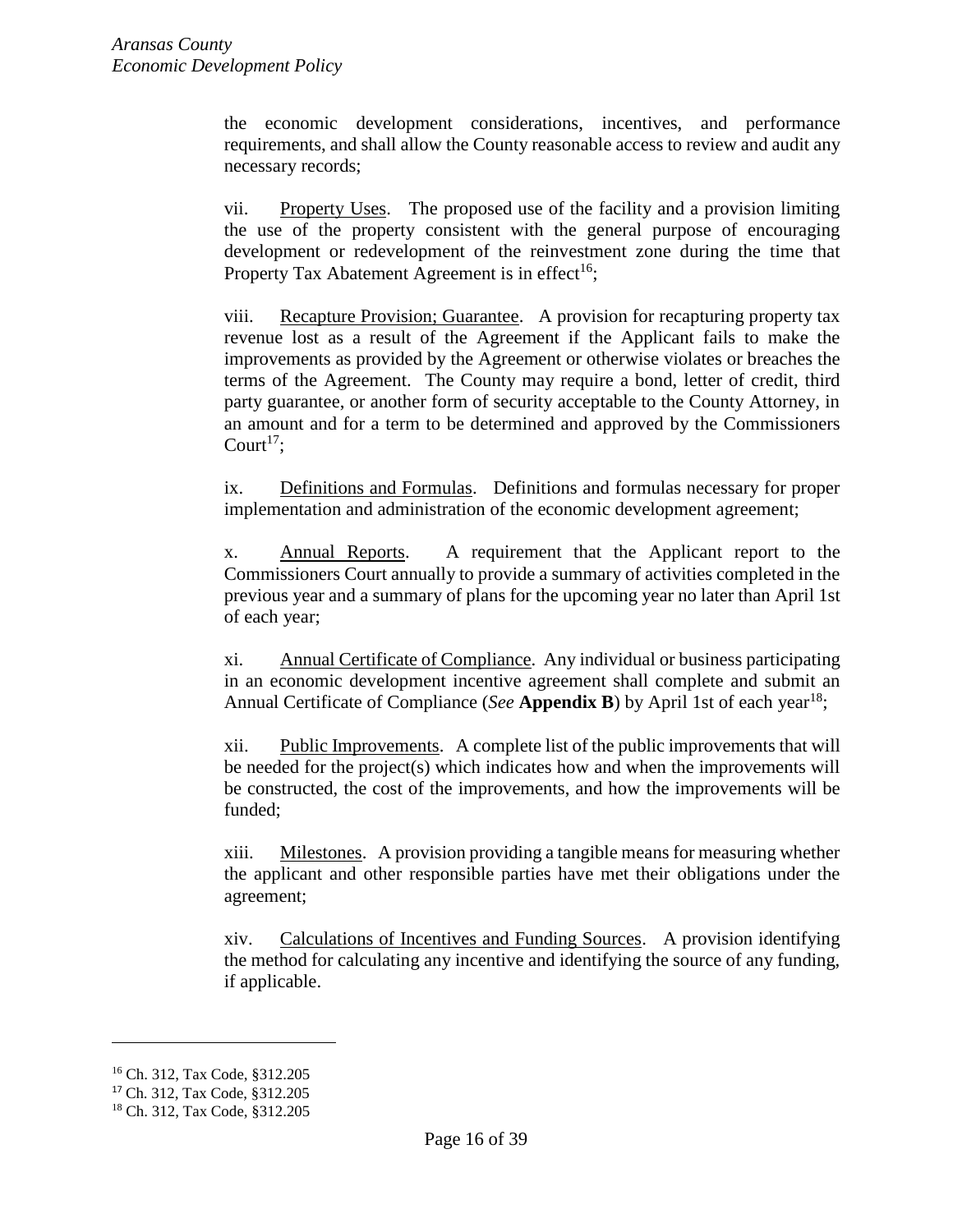xv. Insurance. Provisions expressing the minimum insurance coverage that must be maintained and what must be insured. The insurance limits for general liability and other policies should also be stated in addition to the requirement that Aransas County be named as an additional insured on any policy for public improvements, for the life of the agreement. Proof of insurance must be provided on at least an annual basis or upon the County's request.

xvi. Duty to Request Exemption. A provision that the Applicant must submit an Application for Property Tax Abatement Exemption to the Aransas County Appraisal District by April 30th of each year of the abatement period;

xvii. Termination, Cancellation, and/or Nonpayment of Incentives. A provision that the Commissioners Court may terminate, cancel, or modify the Agreement, in its sole discretion, if the Applicant fails to comply with the Agreement<sup>19</sup>;

xviii. Amendments. At any time prior to the expiration or termination of an agreement, it may be amended by the parties to include other provisions that could have been included in the original agreement or to remove provisions that were not necessary to the original agreement. Any such amendment must be made using the same procedures used when the original agreement was approved and executed. <sup>20</sup> Agreements may not be amended to extend the term beyond ten (10) years from the date of the original agreement. $^{21}$ 

xix. Termination by Mutual Consent of the Parties. An agreement made under Chapter 312 may be terminated by the mutual consent of the parties in the same manner that the original agreement was approved and executed.<sup>22</sup>

xx. Map or Plat Required. As an attachment, a map or approved plat of the subject property and a legal description of the property;

xxi. Assignment. An assignment clause that states no Applicant may assign its interest in the Agreement without the Commissioners Court providing its advance consent in the form of a Resolution or an approved amendment and that any such assignment must include all rights, duties, obligations, and liabilities under the agreement are assigned;

xxii. Additional Clauses. Such other provisions as the County Attorney shall deem appropriate; and,

xxiii. Review Period. The County Attorney's Office and the Applicant shall each have an opportunity to review any proposed Agreement for at least seven (7)

l

<sup>19</sup> Ch. 312, Tax Code, §312.205

<sup>20</sup> Ch. 312, Tax Code, §312.208

 $^{21}$  Id.

<sup>22</sup> Ch. 312, Tax Code, §312.208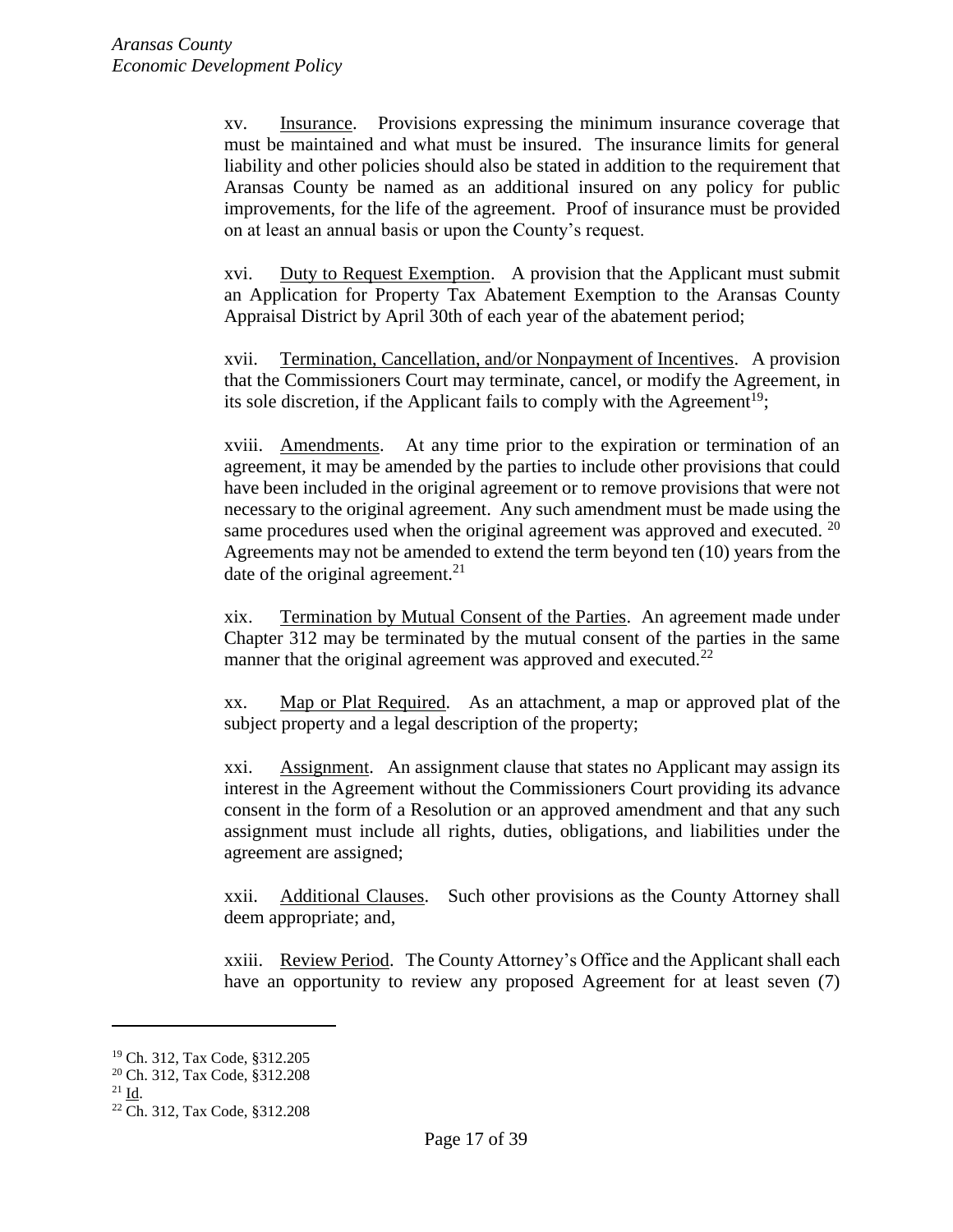business days prior to it being placed on the Commissioners Court agenda for review.

2. Upon the request of the Commissioners Court, the County Attorney's Office will work with an applicant to prepare a draft agreement.

## <span id="page-17-0"></span>**N. Administration of Agreement:**

1. Annual Appraisals. The Aransas County Appraisal District will determine an annual assessment of all property associated with any economic development agreement involving tax abatement or tax rebate. The company or individual receiving the incentive shall furnish all information requested by the Aransas County Appraisal District in a timely manner and will also provide any information requested by County officials and employees to confirm compliance with the agreement. Once the value has been established in a given year, the County Appraiser will notify the County Judge.

2. Project Inspection/Evaluation. Upon completion of any construction or upgrades to property, the County will designate a representative to evaluate each facility/property receiving a tax abatement or tax rebate to ensure compliance with the agreement and that representative shall make a formal report to the Aransas County Commissioners Court.

3. Appraiser's Duties. The Aransas County Appraiser shall timely file all necessary information with the Texas Department of Economic Development and the State Property Tax Board.

4. Quarterly Meetings. Until all improvements are completed, the owner, lessee, and/or general contract shall meet with a County designee on at least a quarterly basis for onsite inspections to ensure continued compliance with the agreement. The owner, lessee, and/or general contractor will be responsible for paying any costs the County may incur as a result of such monitoring.

5. Terms and Conditions. All provisions of any agreement entered into shall apply to the owner, lessee, contractors, subcontractors, and any and all other parties involved in the project. It shall be the owner, lessee, contractor, subcontractor, or any other contracting party to ensure that any contracts related to the project include appropriate language to satisfy this requirement. It shall also be their responsibility to take all actions necessary to ensure compliance with such provisions.

## <span id="page-17-1"></span>**O. Default and Recapture:**

1. Breach and Termination. In the event of default or breach of any term or condition of the Application for Tax Abatement or Tax Rebate, or of the Tax Abatement Agreement or Tax Rebate Agreement, by the Applicant or the Applicant's successor or assign, the Commissioners Court shall have the right to unilaterally terminate any Agreement and cease the abatement or rebate of taxes.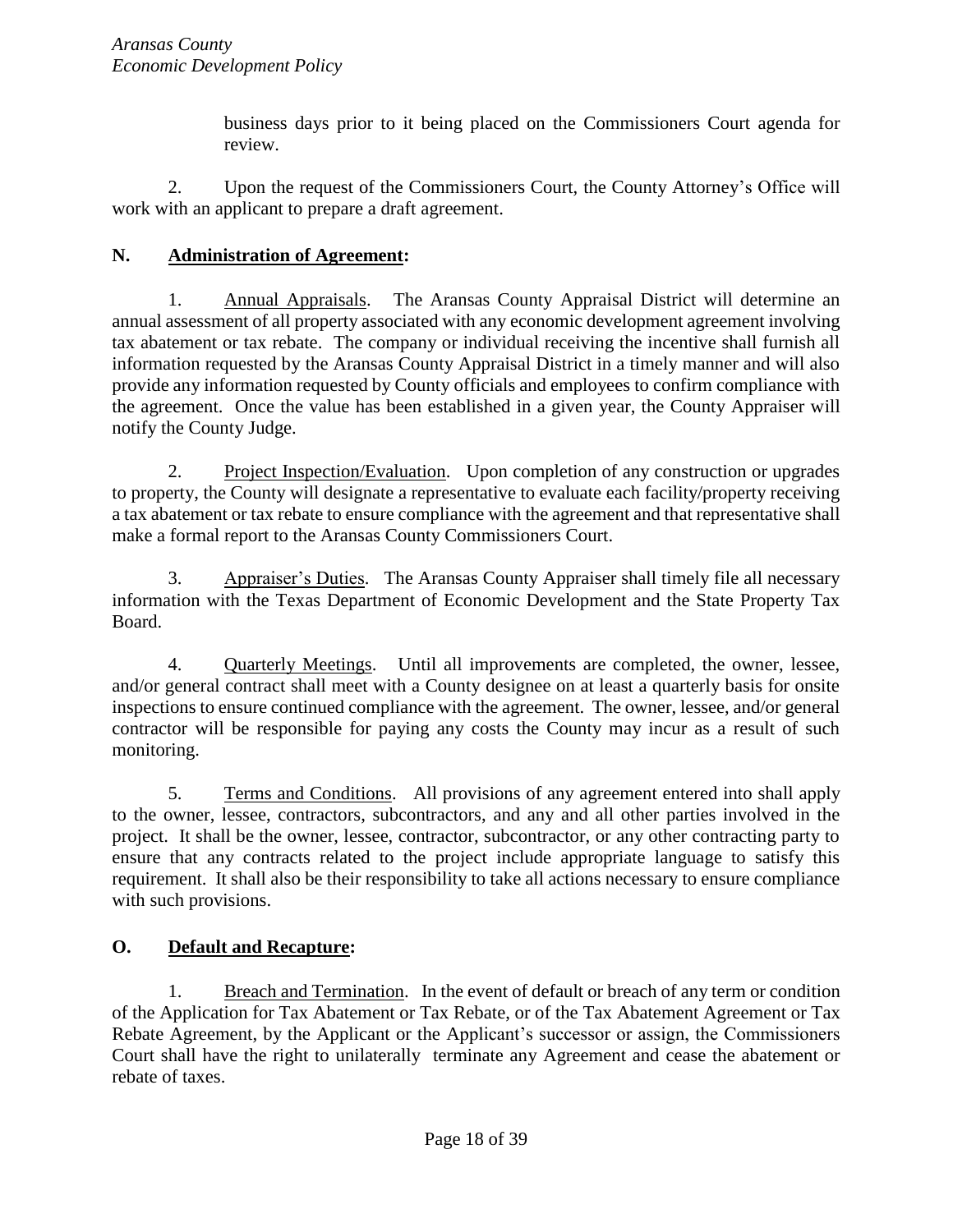2. Payment of Taxes Upon Termination or Expiration of Abatement Agreement. Taxes based on the appraised value of the subject property with improvements will be due and payable for the year in which any tax abatement agreement or rebate agreement is terminated or expires.

3. Continuous Operation Required. In the event that the facility is completed and begins producing products or services, but subsequently ceases to produce products or services for any reason (except for acts of God, war, riot, strike, or natural catastrophe), then tax abatements or tax rebates shall terminate and no amount of taxes shall be abated or rebated for any calendar year during which the facility does not produce goods and services.

4. Effect of Expiration or Termination of Agreement. In the event that the Applicant fails to pay ad valorem taxes owed to Aransas County or any other taxing entity located in the County when due, or violates any of the terms or conditions of this Policy; or is in default with any other County-sponsored program; then the County shall have the right to terminate the Agreement, in which event, taxes based on the full value of the subject property with all improvements shall be immediately due and payable, including any amount of taxes abated or rebated during the calendar year in which the termination occurs and any amount of taxes abated or rebated during prior years.

5. Recapture Possible. In the event that the Applicant, during the abatement or rebate period and for a period of four (4) years following the abatement or rebate period, ceases to operate the facility for which abatement or rebate was granted, or moves the facility for which abatement or rebate was granted to a location outside of Aransas County, the Commissioners Court shall have the right to use all available legal remedies to recapture taxes abated or rebated during any previous years.

## <span id="page-18-0"></span>**P. Sunset Provision for Tax Abatements:**

1. This Policy and its guidelines and criteria are effective upon the date of adoption and remain in force for two (2) years from the date of adoption, unless amended or repealed as described below. Prior to the expiration of this Policy, the Commissioners Court shall review the Policy and its guidelines and criteria and either adopt the guidelines and criteria for another two (2) year period, adopt revised guidelines and criteria, or terminate the Policy.

2. During the two (2) year period following adoption of this Policy, the guidelines and criteria may be amended or repealed only by a vote of three-fourths (3/4) of the members of the Commissioners Court.<sup>23</sup>

3. Before this Policy may be amended, repealed, or reauthorized, the Commissioners Court shall hold a public hearing regarding the proposed action at which members of the public are given the opportunity to be heard.<sup>24</sup>

<sup>23</sup> Ch. 312, Tax Code, §312.002

<sup>24</sup> Id.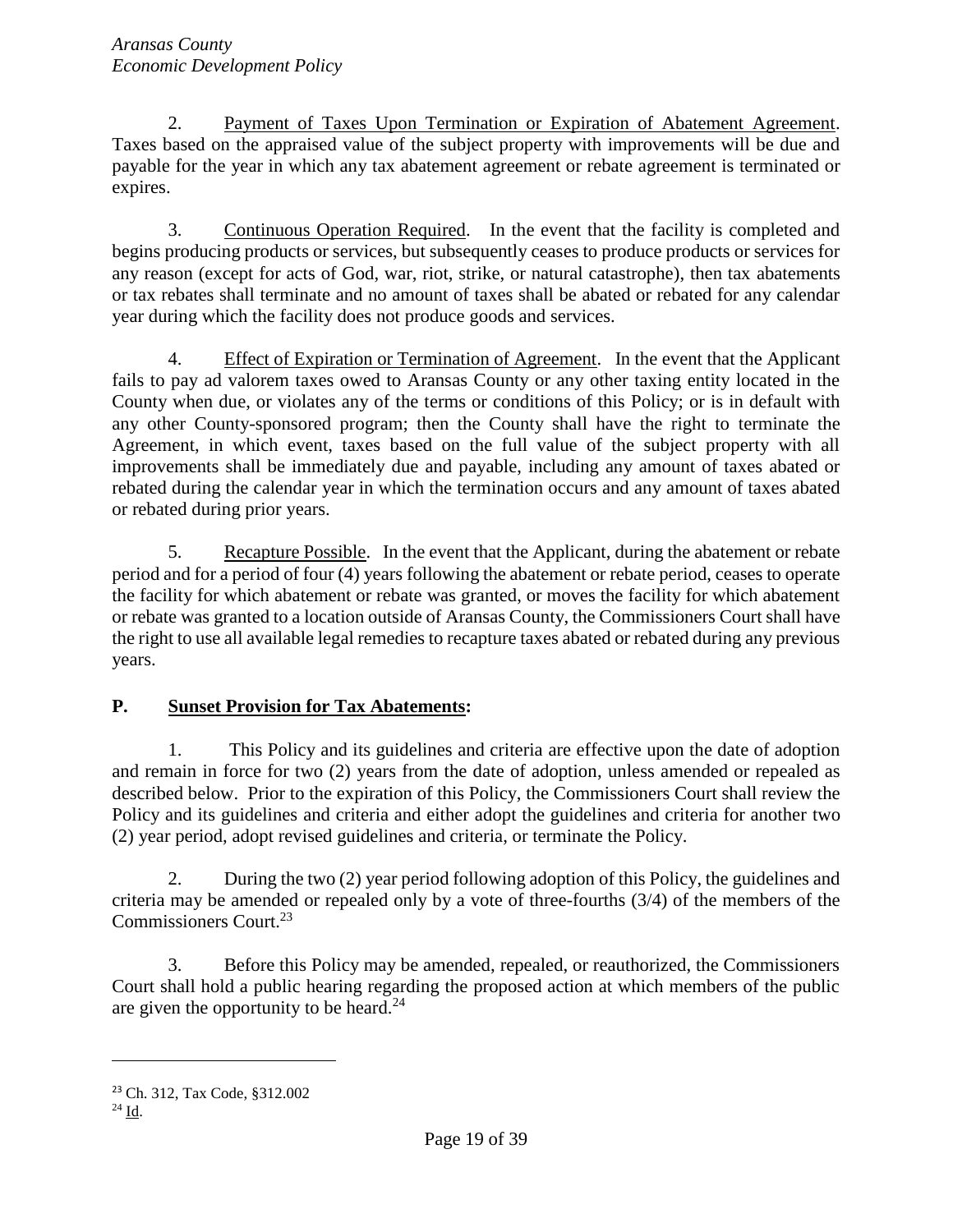# <span id="page-19-0"></span>**Part 2: Chapter 312 Policy Guidelines and Criteria Specific to Chapter 312 Incentives**

1. Statutory Authorization under the Tax Code. The Aransas County Commissioners Court is authorized<sup>25</sup> to develop and administer a program for granting tax abatement and entering into tax abatement agreements with owners or lessees of a property interest that is subject to ad valorem taxation, the terms of a tax abatement agreement being governed by the provisions of Sections 312.204, 312.205, 312.211, and 312.2041, Tax Code. The availability of tax abatement under Chapter 312 shall expire, unless it is extended, on September 1, 2029.<sup>26</sup>

2. Term of Agreements and Location of Property. In general, a tax abatement agreement between a taxpayer and a local taxing unit involves exempting all or part of the incremental increase in taxes for a period not to exceed ten  $(10)$  years.<sup>27</sup> The property involved must be located within a reinvestment zone or an enterprise zone located within Aransas County.

3. Chapter 312 Policy Objectives. Chapter 312 Tax Abatement Agreements are utilized to:

- i. Attract business to locate in Aransas County and create jobs;
- ii. Encourage existing businesses to grow; and,
- iii. Encourage businesses to increase capital investments in Aransas County.

4. How to Apply. Interested parties should complete an application (*see* **Appendix A**) and follow the procedures in *Part 1, Section L*, above.

5. Procedures. Once the application and all supporting information and materials are submitted, the first official review will be completed by the Aransas County Economic Development Evaluation Committee which will make a recommendation to the Commissioners Court. Once the Committee has met and given a recommendation to the Commissioners Court, a public hearing will be held, and the application will be considered at a public meeting.

6. Public Notice. At least thirty (30) days prior to the consideration of an agreement at a Public Hearing, notice must be provided to the public. The notice should include all information that is not proprietary and must include, at a minimum, the following:

- i. The name of the property owner(s) and lessee(s);
- ii. Name of the applicant and property interest (owner, lessee, etc.);

l

<sup>25</sup> Ch. 312, Tax Code, §312.402

<sup>26</sup> Ch. 312, Tax Code, §312.006

<sup>27</sup> Ch. 312, Tax Code, §312.208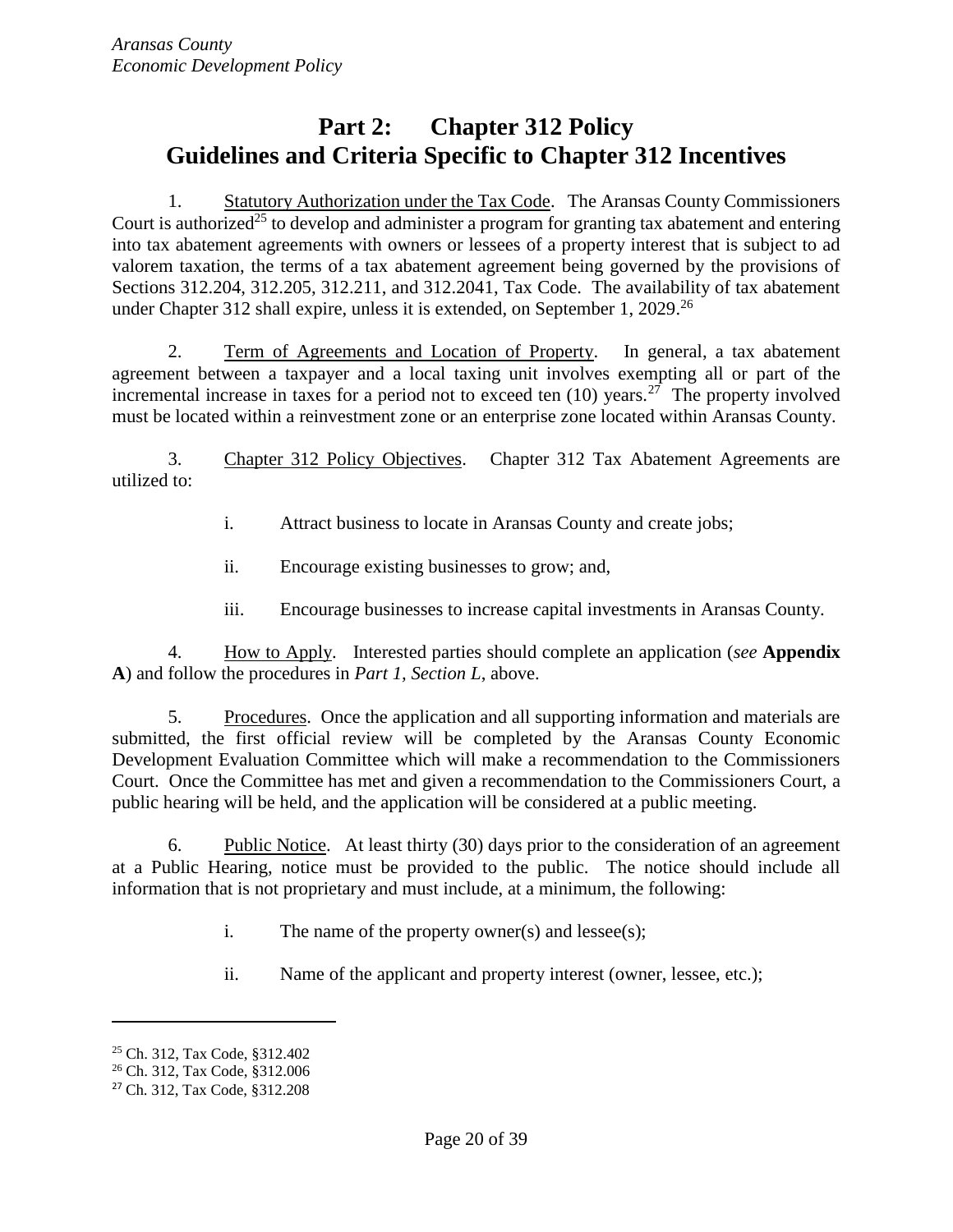- iii. Name and location of reinvestment zone in which property is located;
- iv. General description of the nature of the planned improvements or repairs;
- v. An estimated cost of planned improvements or repairs.<sup>28</sup>

7. Notice to Taxing Entities Required. At least seven (7) days prior to entering into an agreement, the County must deliver, by registered or certified mail, written notices to the presiding officers of the other taxing entities in which the subject property is located. This notice must include a copy of the proposed agreement.<sup>29</sup>

8. Public Hearing. The proposed agreement will be presented to the Commissioners Court and the public and the public shall have an opportunity to be heard prior to the agreement being presented for action. A public hearing shall be held at least thirty (30) days prior to the meeting at which the agreement is presented for action. If the County chooses to hold more hearings, those hearings may be held within the thirty (30) day period so long as the first hearing occurred at least thirty (30) days prior to the agreement being presented for action.

9. Consideration at a Regularly Scheduled Public Meeting. Following a public hearing, the Commissioners Court will consider the proposed agreement, receive the recommendation of the Committee and of County staff, and determine whether the project meets the guidelines and criteria for an incentive under Chapter 312. In order to be effective, the agreement must be approved by a majority of the Commissioners Court at a regularly scheduled meeting.<sup>30</sup>

10. Reports to Texas Comptroller.<sup>31</sup> Upon the approval of a tax abatement under Chapter 312, the Texas Comptroller must be notified by the County Appraisal District. Further, the County Appraisal District is responsible for submitting reports on appraised values of property for expired abatement agreements. The first report is due on the first anniversary of expiration and two more reports are due on the following second and third anniversaries of expiration.

11. Internet Website Posting Required.<sup>32</sup> The County shall post the current version of the guidelines and criteria governing Chapter 312 agreements on the County's website.

 $\overline{a}$ 

<sup>28</sup> Ch. 312, Tax Code, §312.207

<sup>29</sup> Ch. 312, Tax Code, §312.2041

<sup>30</sup> Ch. 312, Tax Code, §312.207

<sup>31</sup> Ch. 312, Tax Code, §312.005

<sup>32</sup> Ch. 312, Tax Code, §312.002 (c)(2)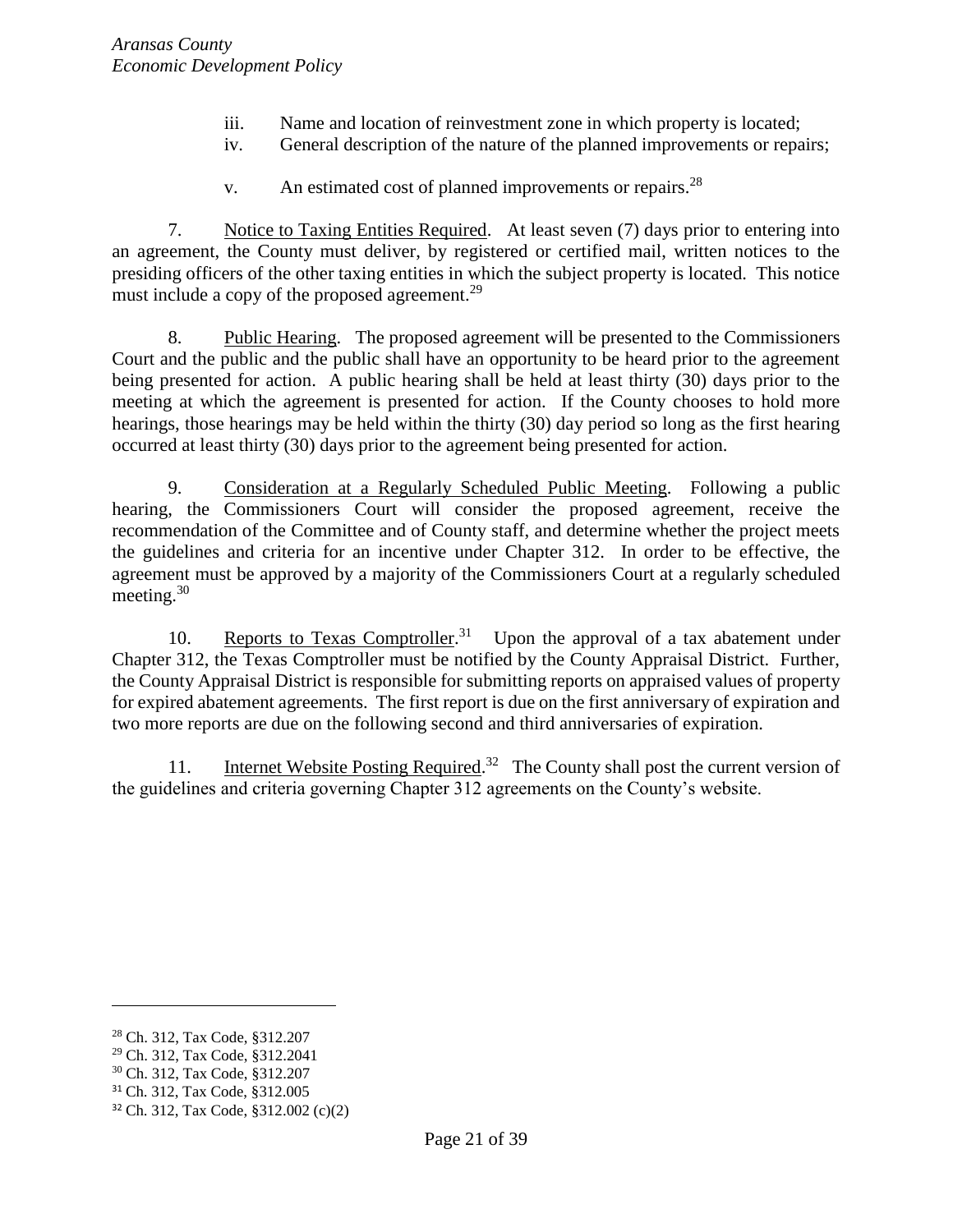# <span id="page-21-0"></span>**Part 3: Chapter 381 Policy Guidelines and Criteria Specific to Chapter 381 Incentives**

1. Statutory Authorization for Economic Development Activities under the Local Government Code. The Aransas County Commissioners Court is authorized under Section 381.004 of the Local Government Code to create programs to stimulate business and commercial activity to promote the County's Economic Development Objectives.

2. Affordable Housing. Section 381.003 of the Local Government Code authorizes the County to administer or otherwise engage in community and economic development projects under Title I of the Housing and Community Development Act of 1974 or under any other federal law creating community and economic development. It also grants the County the power to impose assessments on real property and the owners of the property to recover all or part of the cost of a public improvement under the Cranston-Gonzalez National Affordable Housing Act. The County may use County funds as matching funds as may be necessary to obtain grants or financial assistance. Further the County may obtain grants and financial assistance under any other federal law creating housing and community development programs.<sup>33</sup>

3. Workforce Investment Act. The County may provide services under the Workforce Investment Act, Chapter 2308 of the Government Code, if the Commissioners Court enters into a contract with a local workforce development board for the provision of services authorized and may collect fees for the services performed and for unreimbursed costs associated with the provision of the services unless: (i.) State law prohibits the collection of the fee or unreimbursed costs; or (ii.) The service provided is service described by Subsections (a) and (b), 29 U.S.C. Section 49f.<sup>34</sup>

3. Term of Agreements and Location of Property. In general, a tax rebate agreement between a taxpayer and a local taxing unit involves the taxing unit reimburses a portion of the taxes paid related to the incremental increase in taxes due to a qualified project, for a period not to exceed ten (10) years.<sup>35</sup> The property involved must be located within Aransas County.

4. Chapter 381 Economic Development Objectives. The Commissioners Court has determined that it is in the best interest of the citizens of the County for the County to pursue the following objectives:

i. Encourage business development for small or disadvantaged businesses

ii. Stimulate, encourage, and develop business location and commercial activity.

<sup>33</sup> Ch. 381, Local Gov't Code, §381.003

<sup>34</sup> Ch. 381, Local Gov't Code, §381.003

<sup>35</sup> Ch. 312, Tax Code, §312.208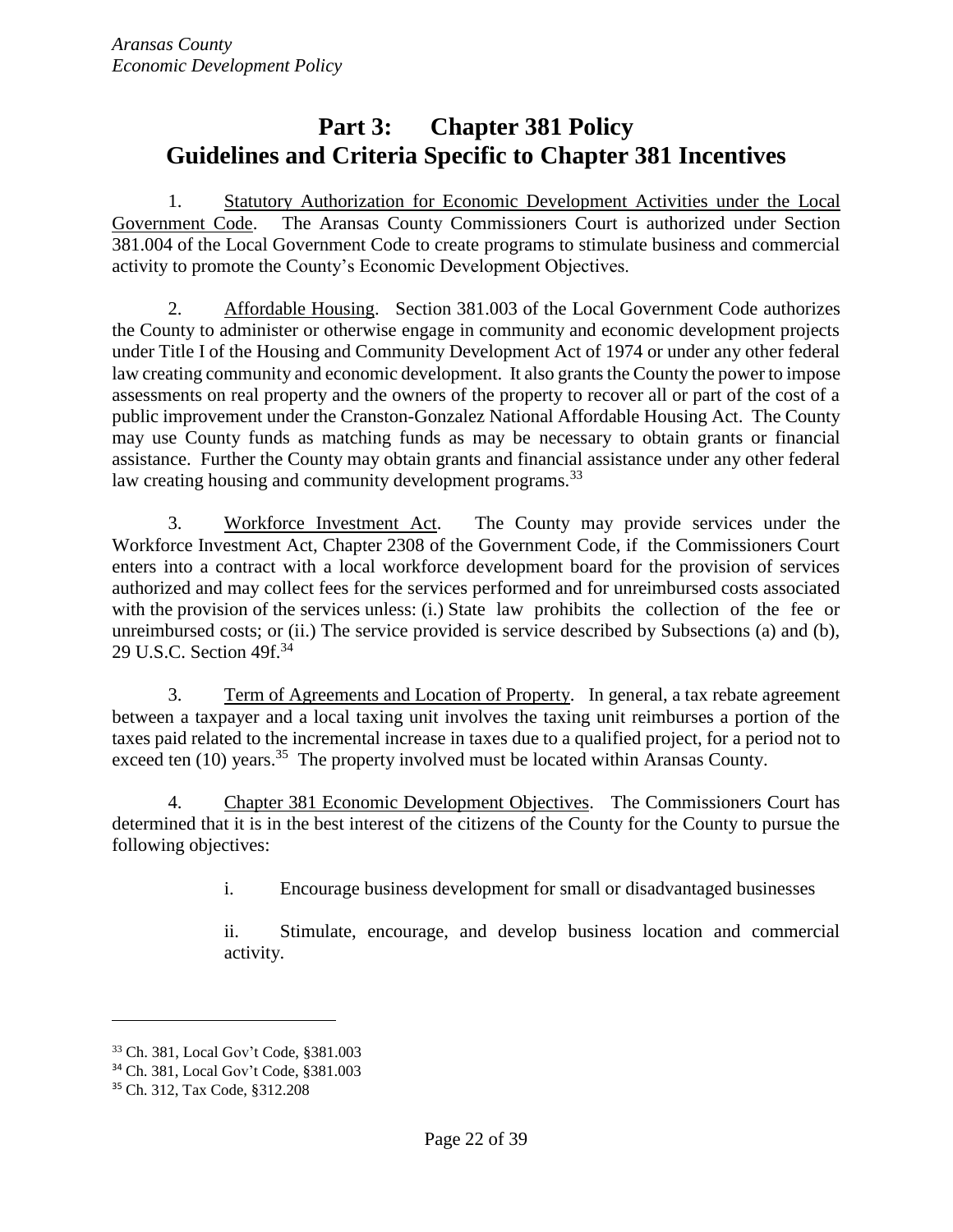- iii. Improve the extent to which women and minority businesses are awarded contracts.
- iv. Support comprehensive literacy programs for the benefits of citizens.
- v. Encourage and promote the arts.<sup>36</sup>

5. Authorized Economic Development Incentives. The Commissioners Court may consider applications for economic development incentives as requested by an eligible applicant. The Commissioners Court has the lawful authority to consider such applications and will do so at its sole discretion. The Commissioners Court may consider all incentives authorized by Chapter 381 of the Texas Local Government Code, including tax abatement.

6. Guidelines and Criteria for Qualified Projects. To be considered for incentives under the Chapter 381 Policy, the applicant's project shall fulfill at least one of the following:

> i. Result in a minimum increased taxable value for Aransas County of Ten Million Dollars (\$10,000,000.00) in real and/or business personal property for a new facility or a minimum increase in taxable value of Five Million Dollars (\$5,000,000.00) for an existing business (excluding inventory and supplies); or

> ii. Result in a minimum increased taxable value to Aransas County of Five Hundred Thousand Dollars (\$500,000.00) in real and business personal property (excluding inventory and supplies) in the area defined as the Rockport Cultural Arts District; or

> iii. Generate an amount of County sales tax with a single location that, on an annual basis, ranks the facility in the top quartile of the top Twenty Five (25) sales tax generators in Aransas County as determined by the most recently available sales tax report; or

> iv. Provide employment opportunities for Aransas County residents where a majority of the available positions are offered at an average hourly wage that is at least Ten Percent (10%) greater than the Metropolitan Statistical Area ("MSA") average wage as determined by the Bureau of Labor Statistic's most recently available Metropolitan and Nonmetropolitan Area Occupational Employment and Wage Estimates for the Corpus Christi MSA; or

> v. Is specifically determined by resolution of Aransas County Commissioners Court to bring benefit to the Aransas County consistent with this Policy and is one of the targeted business sectors prioritized for the area.

7. Findings. In addition, Aransas County shall determine in the Resolution adopting an agreement with an applicant that the project:

<sup>36</sup> Ch. 381, Local Gov't Code, §381.004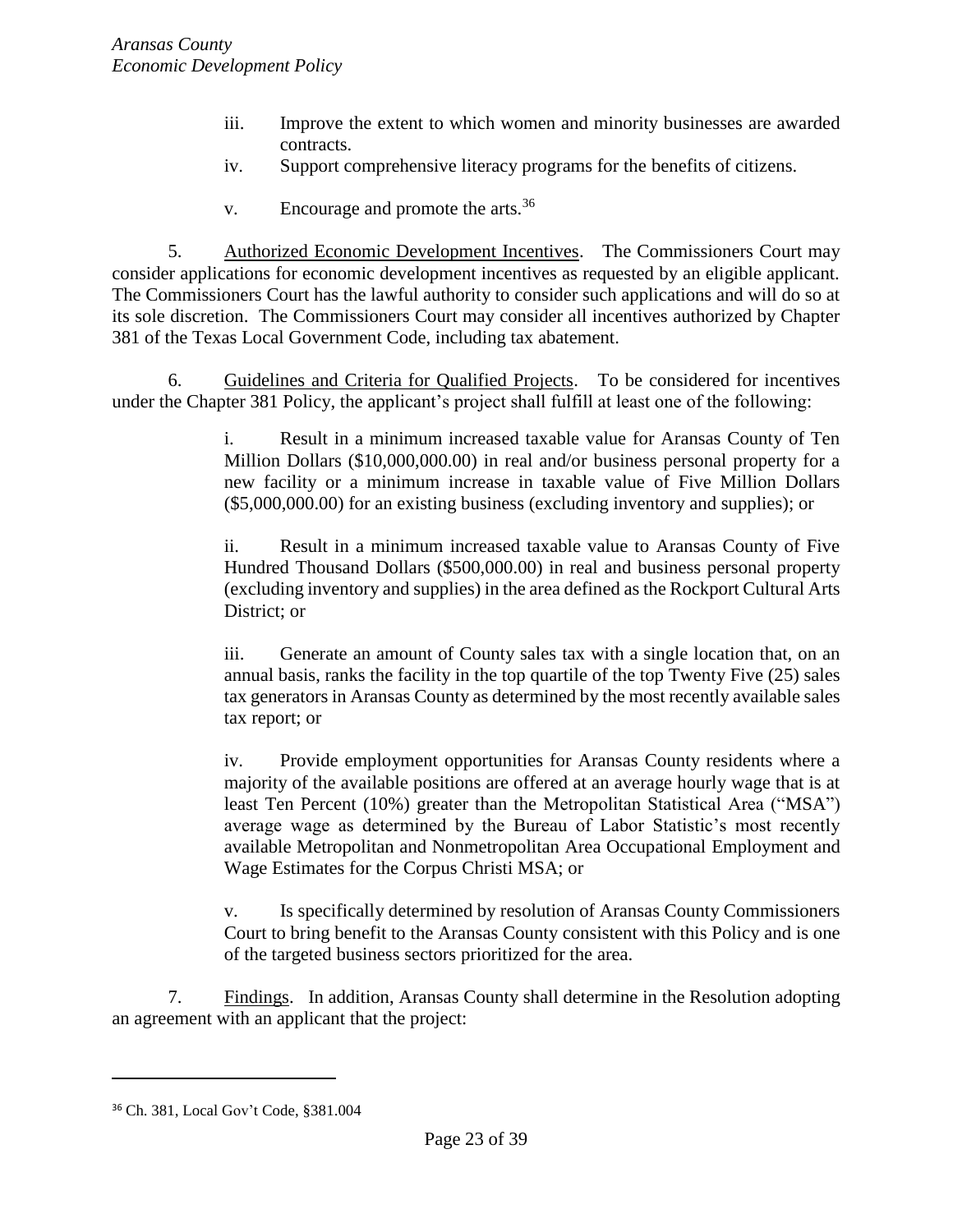i. Will make a unique or unequaled contribution to development or redevelopment efforts in Aransas County, due to its magnitude, significance to Aransas County, and/or aesthetic quality; or

ii. Makes a significant contribution to any Aransas County priorities as identified in the County's strategic plan for economic development; or

iii. Will enhance Aransas County's fiscal ability to provide high quality County services for the safety, comfort, and enjoyment of Aransas County residents.

8. Incentives Depend on Revenue and Public Benefit. Incentives provided in accordance with this Policy will be provided only to the extent that the revenue realized by Aransas County and attributable to a project exceeds a minimum amount established by the Agreement. The public benefit or amount of revenue realized by Aransas County and attributable to the project must be commensurate with the value of any incentives granted under this Policy.

<span id="page-23-0"></span>9. How to Apply. Interested parties should complete an application (*see* **Appendix A**) and follow the procedures in *Part 1, Section L*, above.

10. Procedures. Once the application and all supporting information and materials are submitted, the first official review will be completed by the Aransas County Economic Development Evaluation Committee which will make a recommendation to the Commissioners Court. Once the Committee has met and given a recommendation to the Commissioners Court, the application will be considered at a public meeting.

11. Public Notice. At least thirty (30) days prior to the consideration of an agreement at a Public Hearing, notice must be provided to the public. The notice must include, at a minimum, the following:

i. The name of the property owner(s) and lessee(s);

ii. Name of the applicant and property interest (owner, lessee, etc.);

- iii. Location of property;
- iv. General description of the nature of the planned improvements or repairs;
- v. An estimated cost of planned improvements or repairs.  $37$

12. Notice to Taxing Entities Required. At least seven (7) days prior to entering into an agreement, the County must deliver, by registered or certified mail, written notices to the presiding officers of the other taxing entities in which the subject property is located. This notice must include a copy of the proposed agreement.<sup>38</sup>

<sup>37</sup> Ch. 312, Tax Code, §312.207

<sup>38</sup> Ch. 312, Tax Code, §312.2041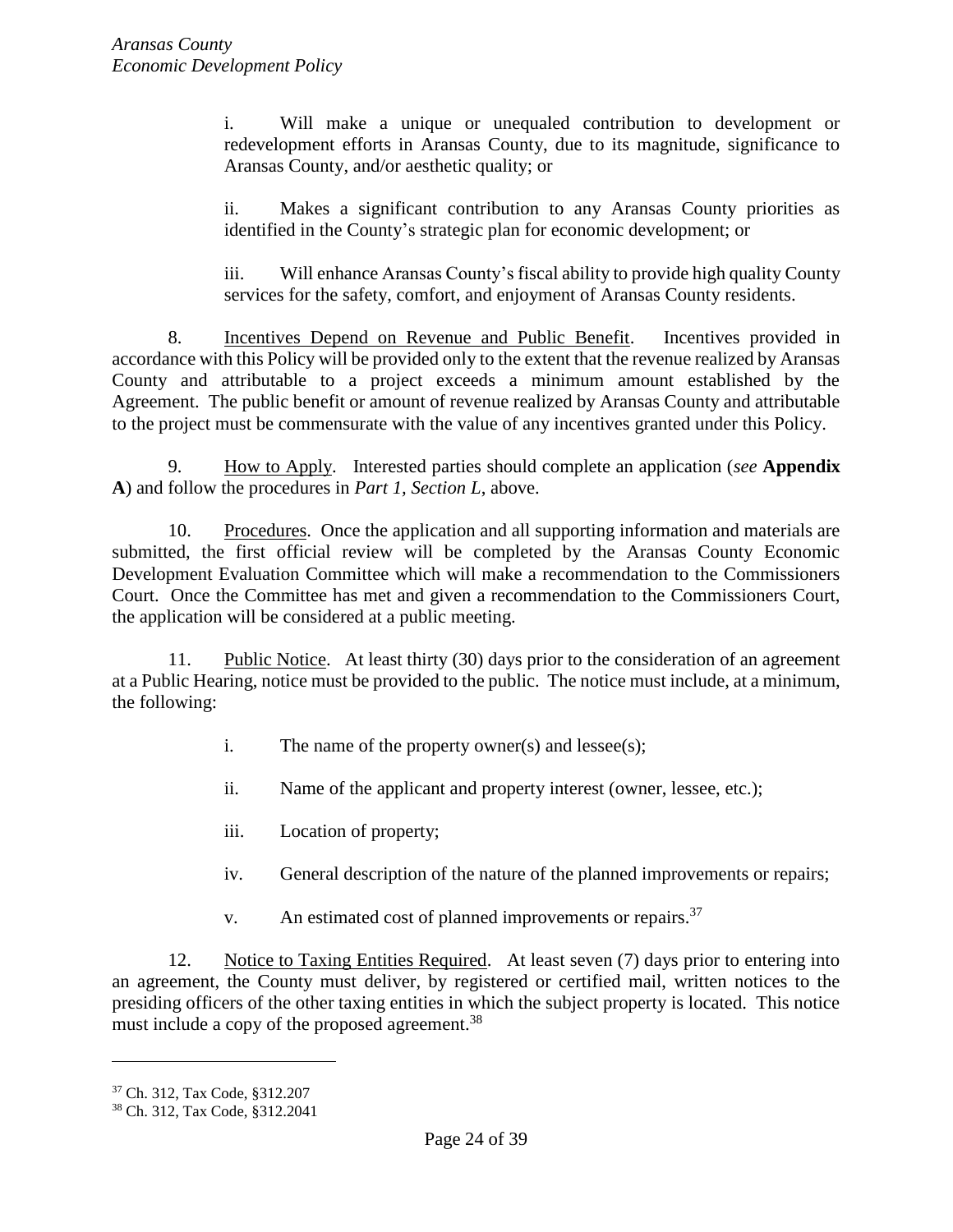13. Public Hearing. The proposed agreement will be presented to the Commissioners Court and the Public and the public shall have an opportunity to be heard prior to the agreement being presented for action. A public hearing shall be held at least thirty (30) days prior to the meeting at which the agreement is presented for action. If the County chooses to hold more hearings, those hearings may be held within the thirty (30) day period so long as the first hearing occurred at least thirty (30) days prior to the agreement being presented for action.

14. Consideration at a Regularly Scheduled Public Meeting. Following a public hearing, the Commissioners Court will consider the proposed agreement, receive the recommendation of the Committee and of County staff, and determine whether the project meets the guidelines and criteria for an incentive under Chapter 381. In order to be effective, the agreement must be approved by a majority of the Commissioners Court at a regularly scheduled meeting.<sup>39</sup>

15. Reports to Texas Comptroller.<sup>40</sup> Not later than fourteen (14) days after the approval, amendment, or renewal of an economic development agreement under Chapter 381, the Texas Comptroller must be notified of such action by Aransas County. The County shall submit all of the information described in Section 403.0246 (c) of the Government Code and any other necessary information.

16. Information to be Made Available on County Website. Any County agreement under Chapter 381 shall be subject to the requirements of Section 381.005 of the Local Government Code. A direct link to the Texas Comptroller's website and the information published about the agreement shall be available on the County's website.

<sup>39</sup> Ch. 312, Tax Code, §312.207

<sup>40</sup> Ch. 381, Local Gov't Code, §381.005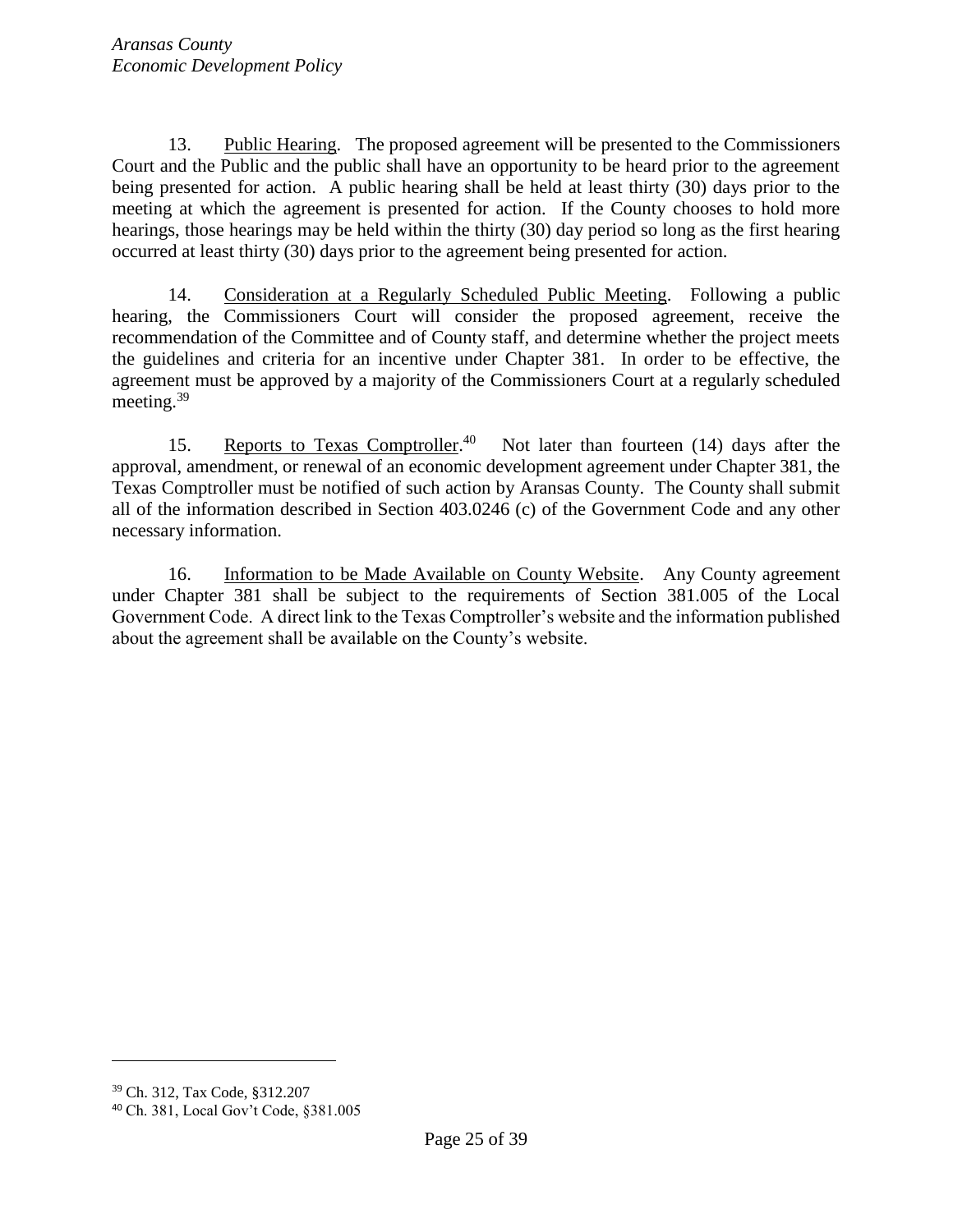## **Part 4: The PACE Program**

1. Purpose. On December 9, 2019, Aransas County adopted Resolution Number R-42-2019 and established the Aransas County PACE Program. Aransas County and its citizens benefit when older existing buildings are modified with new technology and equipment that increases energy efficiency and reduces water consumption. The PACE Program is an innovative financing program that is offered to property owners on a strictly voluntary basis that does not require the use of any public funds or resources. It enables private sector property owners to obtain low cost, long term loans to pay energy efficiency improvements, renewable energy retrofits, and water conservation improvements, with PACE loans covering up to One Hundred Percent (100%) of financing of all project costs with little or no upfront out of pocket cost to the owner.

2. Qualified Projects. The PACE Program may be available for the projects that involve:

> i. the installation or modification of a permanent improvement fixed to privately owned commercial, industrial, or multi-family residential real properties with five  $(5)$  or more dwelling units, and,

ii. are intended to decrease energy usage or water consumption or demand.

3. Qualified Improvements. The installation or modification of a permanent improvement may involve a product, device, or interacting group of products or devices on the developer's side of the meter that uses energy technology to generate electricity, provide thermal energy, or regulate temperature. The following list may constitute Qualified Improvements under the PACE Program:

- i. High efficiency heating, ventilating and air conditioning ("HVAC") systems;
- ii. High efficiency chillers, boilers, and furnaces;
- iii. High efficiency water heating systems;
- iv. Energy management systems and controllers;
- v. Distributed generation systems;
- vi. High efficiency lighting system upgrades;
- vii. Building enclosure and envelope improvements;
- viii. Water conservation and wastewater recovery and reuse systems;
- ix. Combustion and burner upgrades;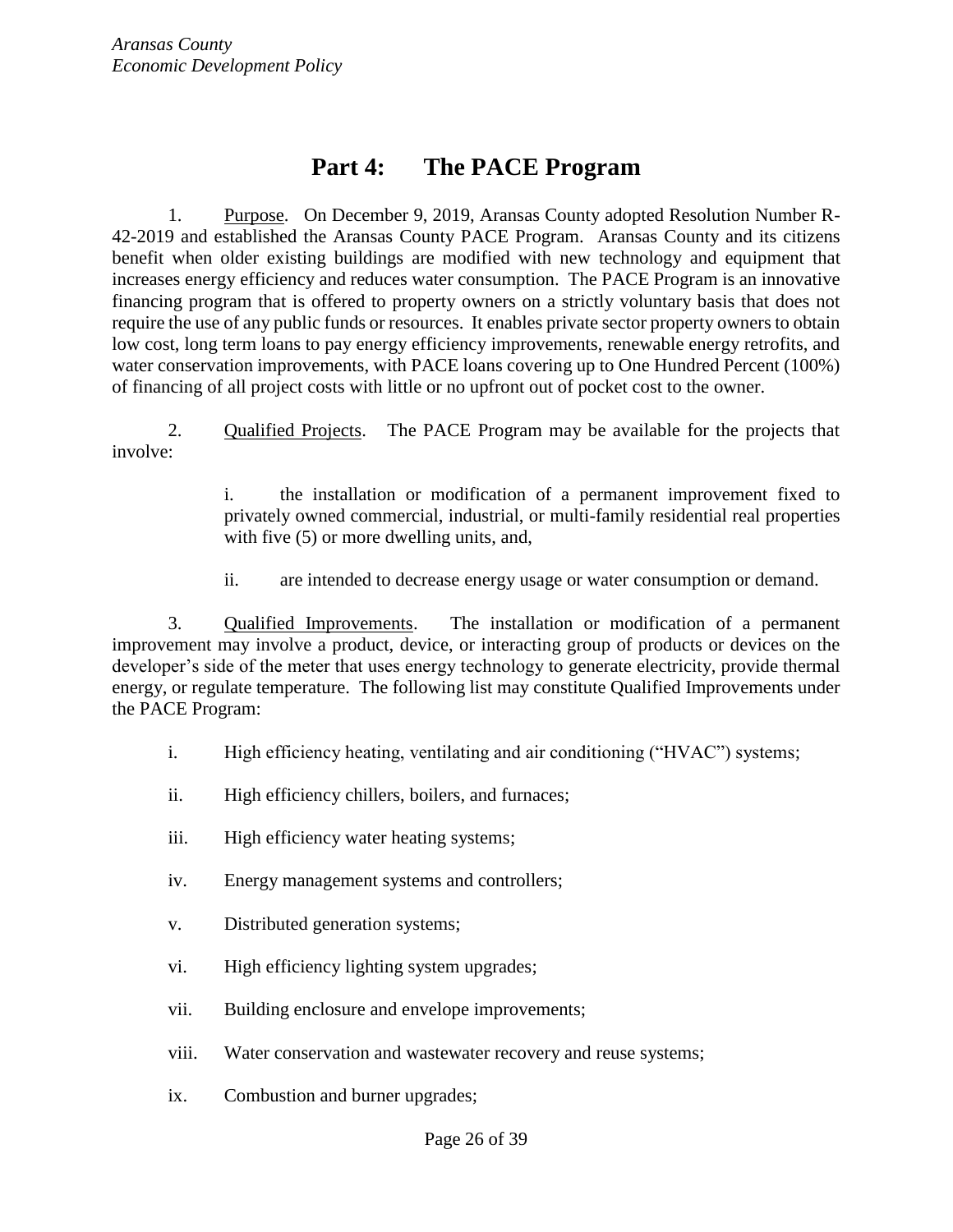x. Heat recovery and steam traps;

xi. Water management systems and controls (indoor and outdoor);

xii. High efficiency irrigation equipment.

4. Eligible Properties. Properties eligible for the PACE Program are privately owned properties used for commercial, industrial, and multi-family residential uses with five (5) dwelling units or more.

5. Ineligible Properties. Properties owned by the government, used for residential purposes with fewer than five (5) dwelling units, undeveloped lots or lots undergoing development at the time the assessment, or the purchase or installation of products or devices not permanently affixed to real property.

6. Geographic Area. Projects within the boundaries of Aransas County may be eligible for the PACE program.

7. Third-Party Financing. Financing for qualified projects under the PACE Program will be provided by qualified third-party lenders chosen by the property owner(s). Such lenders will execute written contracts with the County's Authorized Representative to service the debt through assessments, as required by the PACE Act. The contracts will provide for the lenders to determine the financial ability of the owner(s) to fulfill the financial obligations to be repaid through assessments, advance the funds to owner(s) on such terms as are agreed between the lenders and the owner(s) for the installation or modification of qualified projects, and service the debt secured by the assessments, directly or through a servicer, by collecting payments from the owner(s) pursuant to financing documents executed by the lenders and the owner(s). Aransas County will maintain and continue the assessments for the benefit of such lenders and will enforce the assessment lien for the benefit of a lender in the event of a default by owner(s). Aransas County will not provide financing of any sort for the PACE Program.

8. Authorized Representative. The Aransas County Commissioners Court has designated the Texas PACE Authority, a non-profit organization, to act as the Authorized Representative with authority to enter into written contracts with record owners of real property in Aransas County to impose assessments pursuant to the PACE Act to repay the financing of qualified projects on the owner(s)' property, to enter into written contracts with the parties that provide third-party financing for such projects to service debt through assessments, and to file written notice of each contractual assessment in the real property records of the Aransas County Clerk, all on behalf of Aransas County. The Authorized Representative may make technical and conforming updates as necessary so long as the changes are consistent with the Aransas County Resolution No. R-42-2019 which established the Aransas County PACE Program and consistent with the PACE Act. The County Judge or his designee will be the liaison between the Authorized Representative and Aransas County.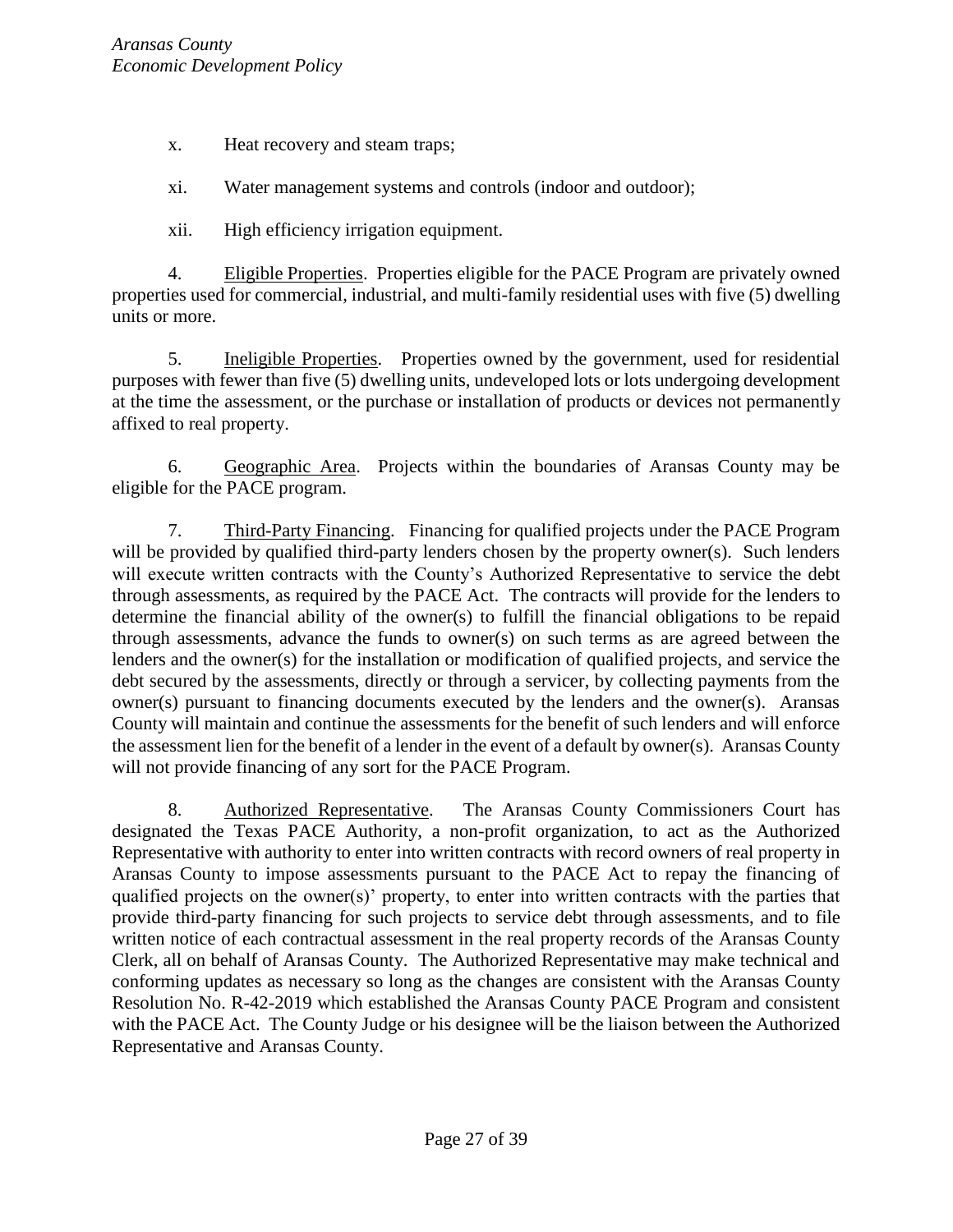9. PACE Assessments. The PACE Program assessments on property follow the title of the property from owner to owner. Each owner is responsible only for payment of the assessments accruing during that owner's period of ownership. When the property is sold, the payment obligation for the remaining balance of the assessment is transferred automatically to the next owner.

<span id="page-27-0"></span>10. Enforcement. Aransas County will enforce the collection of past due assessments and may contract with a qualified law firm to assist in collection efforts.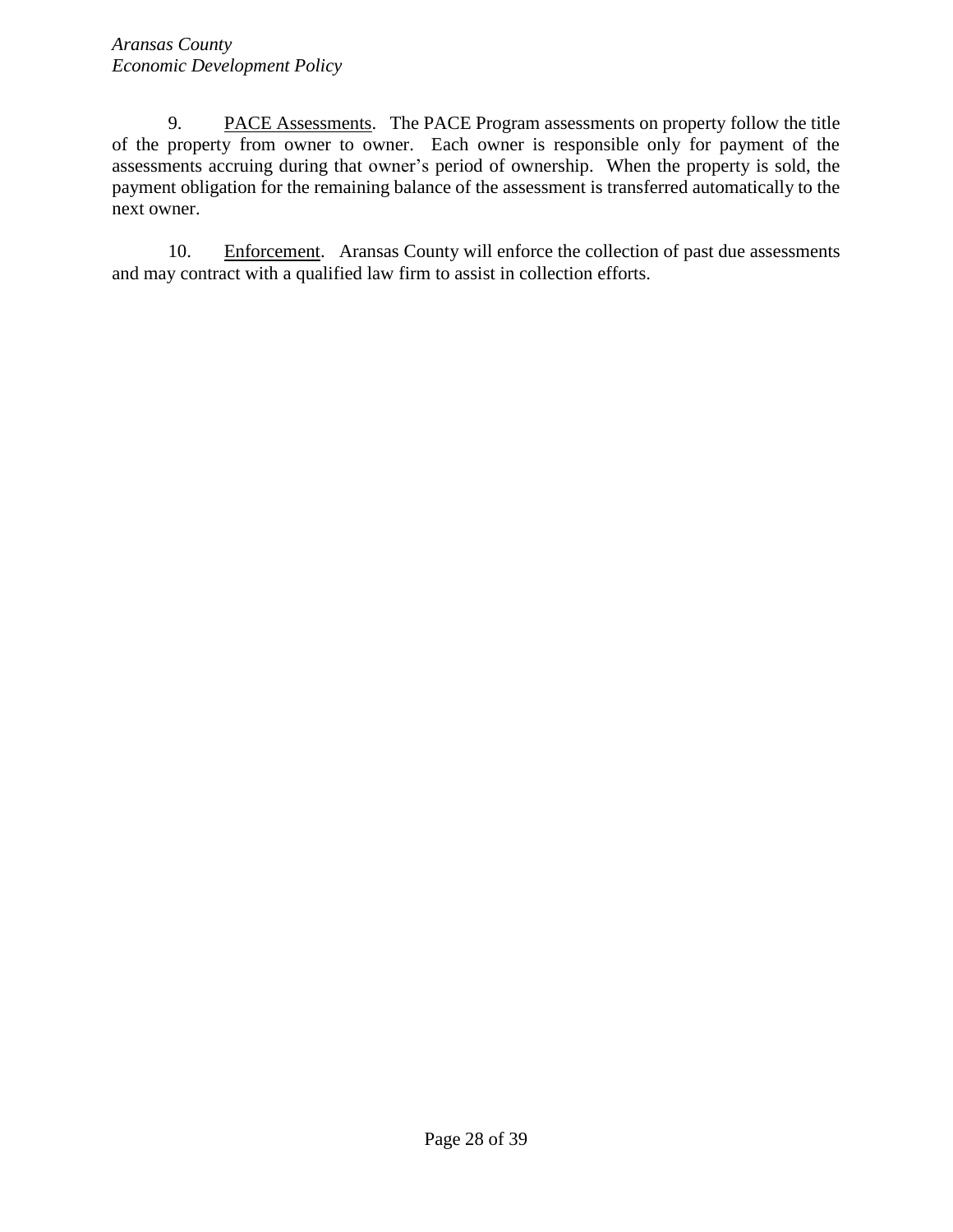# **Part 5: Other Incentives and Programs**

1. The State of Texas is a friendly environment for business. There are a variety of State incentive programs that may be available to encourage development and expansion in Texas. Here is a non-exclusive list of State programs:

> i. Texas Enterprise Fund. This fund offers cash grants as financial incentives for projects that offer significant projected job creation and capital investment when a single Texas site is competing with another viable out of state location for business expansion or relocation. Enterprise funds may be used for infrastructure development, community development, job training, and business incentives.

> ii. Manufacturing Exemptions. The State offers some exemptions from state sales and use taxes for taxpayers who manufacture, fabricate, or process property for sale. It general applies when a business is manufacturing tangible personal property.

> iii. Natural Gas and Electricity. Manufacturing companies may be exempt from paying state sales and use tax on natural gas and/or electricity used in manufacturing, processing, or fabricating tangible personal property.

> iv. Data Center Incentives. Data centers meeting certain qualifications may qualify for exemptions from state sales and use tax on certain items necessary and essential to the data center operation.

> v. Research and Development. Companies may choose a state sales tax exemption for property purchased, stored, or used for qualified research or a franchise tax credit.

> vi. Skills Development Fund. Businesses and trade unions can partner with a community or technical college, the Texas Engineering Extension Service, or a community-based organization working with one of these establishments, to provide customized job training. A business arranging such specialized training may be eligible to receive a grant to help cover associated costs.

> vii. Product Development and Small Business Incubator Fund. This is a revolving loan program designed to aid in the development, production, and commercialization of new or improved products and to foster and stimulate small business growth in the state. Loan proceeds may be used for a variety of capital and/or operating expenses.

For more information about the programs described above and several others, please visit<https://gov.texas.gov/uploads/files/business/IncentivesOverview.pdf>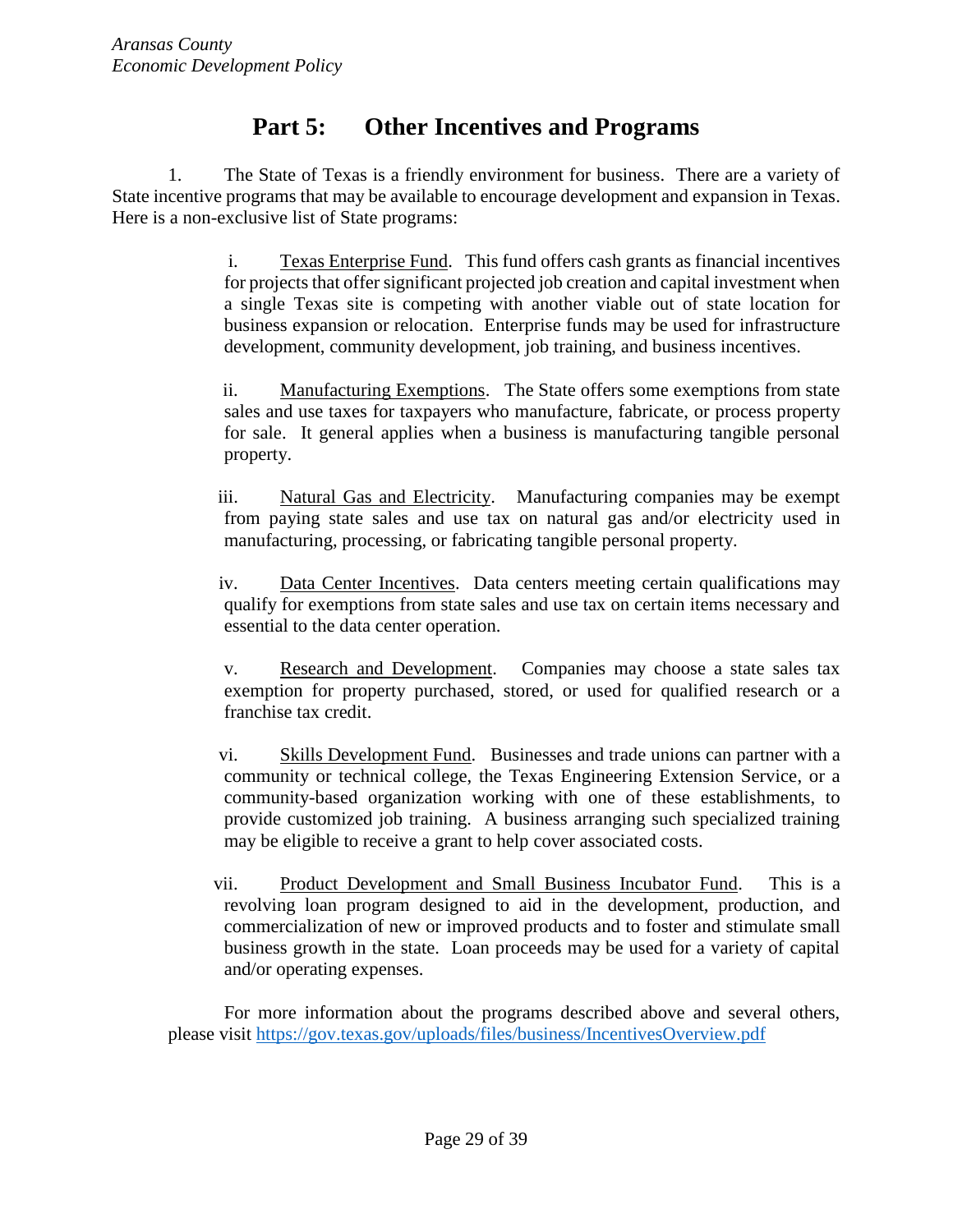<span id="page-29-0"></span>*Appendix A: Application Instructions and Application Form*

#### **APPLICATION FOR TAX ABATEMENT OR TAX REBATE IN ARANSAS COUNTY, TEXAS**

#### **INSTRUCTIONS**

Applicants and projects must meet the requirements established by the Aransas County Commissioners Court in its Economic Development Policy and the guidelines and criteria established therein for Tax Abatements and Tax Rebates (the "Guidelines").

The Guidelines provide details on eligible properties, eligible and ineligible improvements, job creation/retention, governing regulations, and economic qualifications. Depending upon the type of proposed facility, an application may also require inclusion of a market study, business plan, or other materials. Conformance with all sections is the basis for determination of initial eligibility and for favorable consideration by Commissioners Court. Nothing in the Guidelines shall imply or suggest, or be construed to imply or suggest, that Aransas County is under any obligation to provide any abatement or rebate to any applicant.

Applications shall not be considered complete until all required information and supporting documentation is submitted. Aransas County reserves the right to request additional information and documentation as needed to complete a complete and thorough review of the application.

All applications for tax abatements or tax rebates shall be considered on an individual basis with two of those considerations being the qualification of the tax abatement or tax rebate and the amount of the incentive requested. Applications must be submitted with application fee and all documentation necessary at least sixty (60) days prior to Commissioners Court formal consideration and action, if any.

The Aransas County Economic Development Evaluation Committee (the "Committee") will review the application. The Committee will then provide its recommendation for approval or disapproval to the Aransas County Commissioners Court.

If additional information is necessary or the application is incomplete, the Commissioners Court reserves the right to reject the application and to require the applicant to file a new application, which may require submittal of a new application fee.

## **APPLICANT INFORMATION**

1. Financial Information. Whether an applicant will be able to complete the project is an important consideration and the application must include adequate financial information.

a. Established and/or Publicly Owned Companies. Established companies for which public information is available, or a wholly owned subsidiary or operation division of such a company, must include with the application a copy of the latest annual report to stockholders.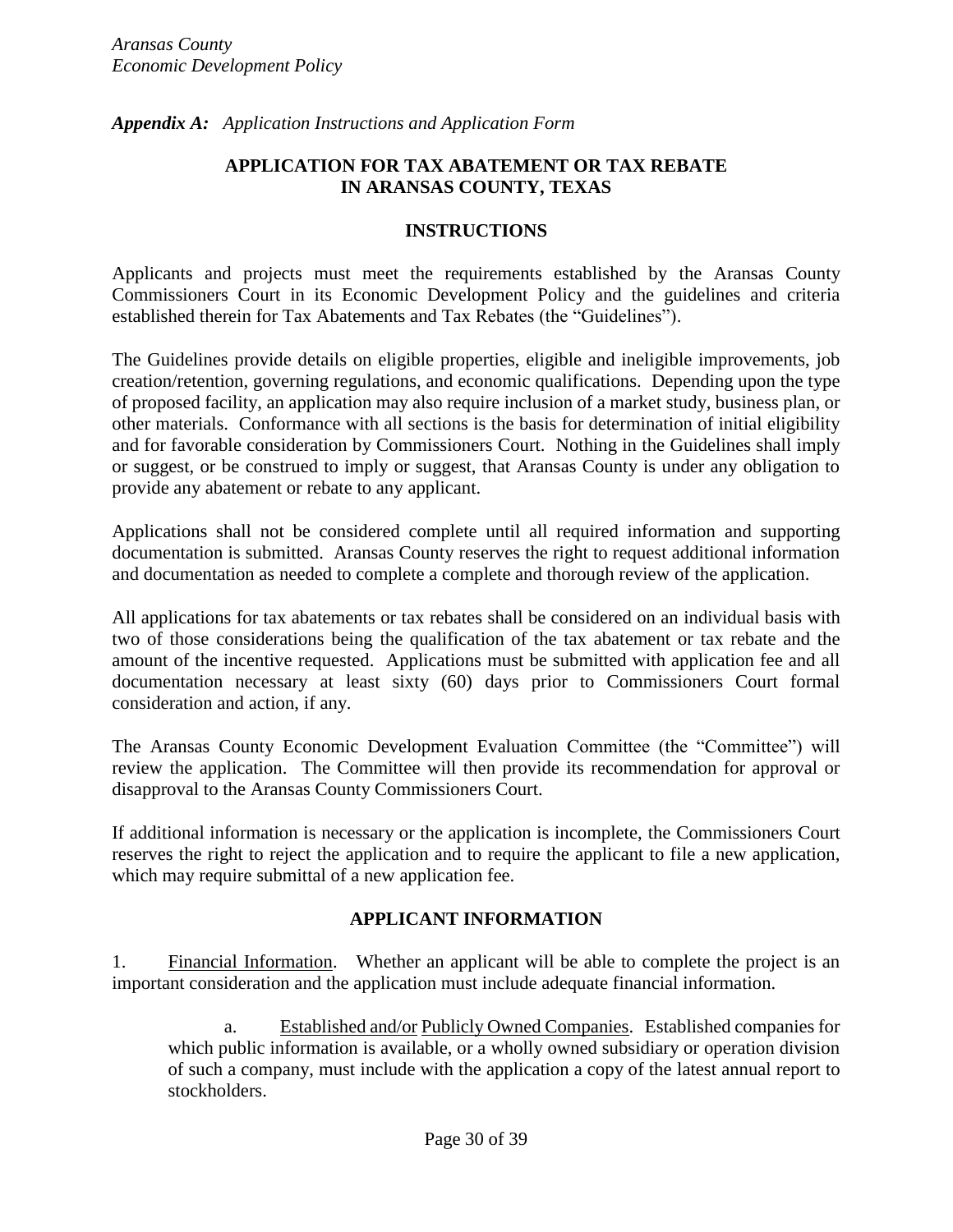b. Privately Owned Companies or New Companies. Privately owned and/or newly formed companies are to provide a copy of the most recent audited financial statements, documentation of the date and location of incorporation, bank references (including officer name and telephone number), along with any accountant and any attorney references (names of firms and contact telephone numbers). Newly formed companies must also furnish a copy of the business plan and substantiation of financing commitments from a lender and/or venture capitalist.

2. Authorized Representative Information. All applicants are to provide information regarding name, title(s), and physical and mailing addresses of the authorized officers who will execute any documents on behalf of the applicant (and owner, operator, lessor, lessee, where applicable).

## **PROJECT INFORMATION**

1. Physical Property Information. Applicant shall provide detailed information on the proposed project site, to include but not be limited to, physical location address, key map reference, plat survey with metes and bounds legal description, a list of all taxing entities, a list of all associated tax accounts, a description and photographs of the current site conditions and any existing improvements.

2. Proposed Project Information. Applicant shall submit a detailed description of the proposed project, including but not limited to: the purpose of the project; the intended market; proposed site and site improvements; description of construction or remodeling of improvements; a detailed line item budget that illustrates applicants investment in the project including estimated values of improvements and identifying improvements for which abatement is requested; market analyses and studies; business plans; and all other documents demonstrating that the project will serve the purposes required by the Aransas County Tax Abatement and Rebate Program.

3. Property Ownership or Lease Information. Applicant shall provide legal documents regarding property ownership, such as purchase agreements, lease agreements, and deeds.

## **ECONOMIC IMPACT INFORMATION (for use in completing Part III of Application)**

1. Permanent Job Creation/Retention. In estimating permanent job creation, include the total number of new jobs created at this site as a result of the new investment as well as known permanent jobs of service contractors required for operation. In determining whether the project qualifies as job retention project, provide information documenting what jobs would be terminated or lost to the Aransas County economy but for the abatement or rebate. Be sure to describe how many jobs will be filled with part time workers, full time workers, and full time equivalents.

2. Base Year Value. The Base Year Value is the assessed value of eligible property on the 1st day of January immediately preceding the date of the effective date of the tax abatement, plus the agreed upon value of eligible property improvements made after January 1 but before the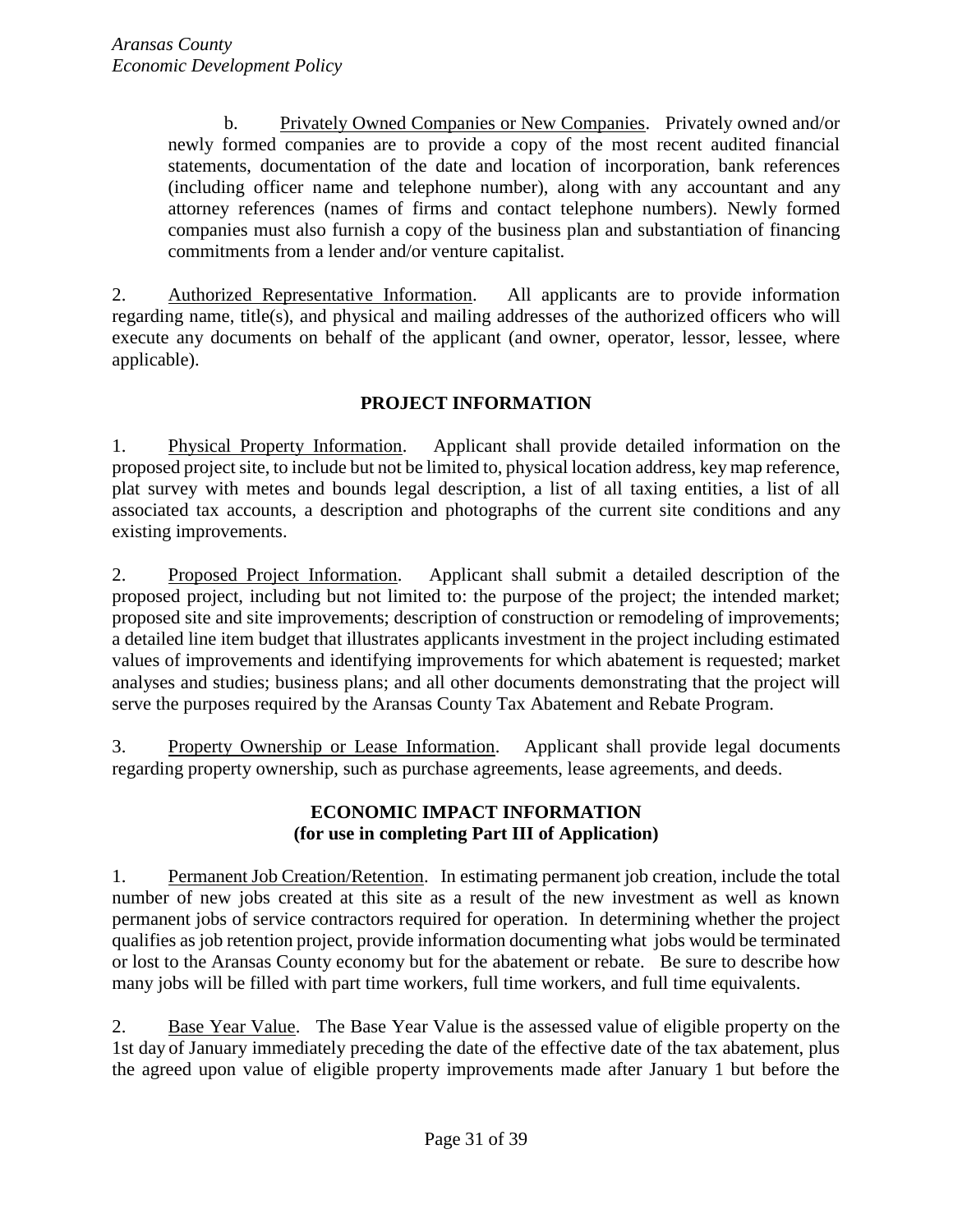effective date of the agreement, or the sales price of the property if it was conveyed after January 1, whichever amount is greater.

2. Estimated Appraised Value On Site. Projections of value for the project if completed should be the "best estimate" based on taxability in Texas. The projection of project values not abated should include personal property and ineligible project-related improvements such as office space in excess of that used for plant administration, housing, etc.

## **THE NARRATIVE**

In addition to the completed application form, the applicant shall attach a narrative containing all required information. At a minimum, the narrative shall contain all of the following:

#### **Section I. Introduction of the Company**

a. Describe the history of the Company, including the date and location of its formation, its corporate structure, and background regarding who formed the company and why the company was formed;

b. Summarize the most recent financial statement and annual report that are attached to the application;

b. Describe the Company's operations, business activities, locations, primary markets, locations, parent and/or subsidiary companies, and include a diagram showing the relationships between companies.

c. List the names of Company's Chief Officers and their titles along with information regarding legal authorization for those officers to legally bind the company, for example, a power of attorney. At a minimum, such documentation must be produced authorizing the individual signing the application to bind the company.

## **Section II. Additional Project Information**

a. Describe the company's reasons for seeking economic incentives. Include any special considerations. Describe how project will benefit Aransas County. If your company is unable to provide all of the information required in the application, explain what cannot be provided, request a waiver of the requirement, and provide the justification for the request.

- b. Describe the Project in Detail.
	- 1. Facts about the proposed site (e.g., acreage, cost, location, ownership).
	- 2. Whether the proposed site is located in an economically disadvantaged or distressed area (e.g., a Reinvestment Zone or Opportunity Zone).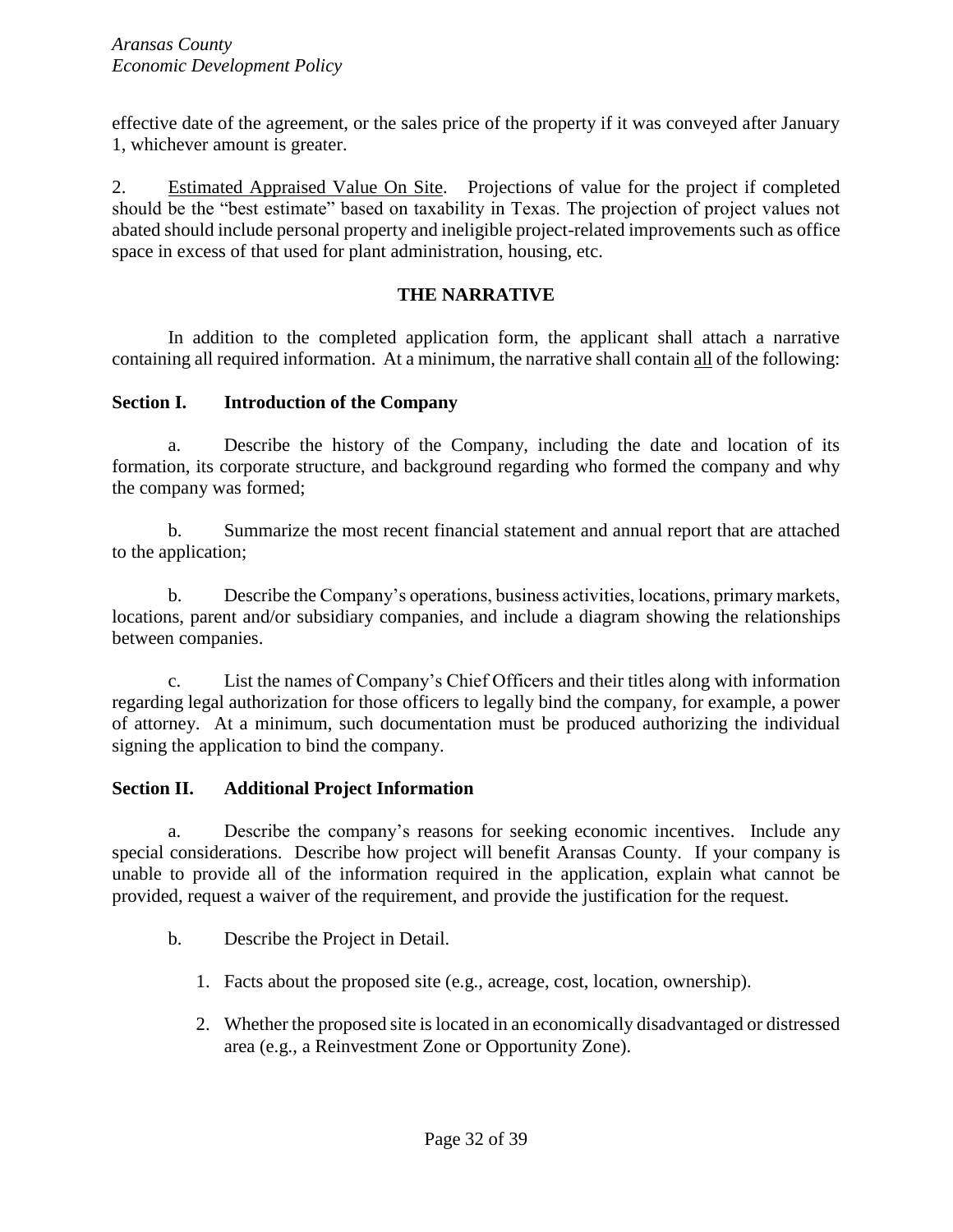- 3. Type and value of proposed improvements (construction budget in line item form, list of fixed in place equipment to be included in the project).
- 4. Project timeline, including construction state date and end date.
- 5. Environmental impact information must be provided, noting any anticipated impacts of the project on the environment, including, but not limited to: water quality; storm water and runoff; floodplain and wetlands; solid waste disposal; noise levels; and air quality. Further, include history of environmental compliance by company. Describe any environmental permits that may be required and now the company will acquire such permits.
- 6. All other governmental assistance/incentives being requested or already approved for the project (e.g., incentives from the State of Texas or from local cities and towns).

c. Provide information on alternative site considerations and incentives being offered to the Company. State who the Company has visited outside of Aransas County concerning tax abatements in another city, county, state, or country, and provide copies of any letters of intent from any governmental entities offering incentive.

d. If leasing property, attach copies of all leases. If the company owns or is purchasing land, attach copy of deed or executed contract for an option to purchase. (The contract for purchase must have an "out clause" listed in special provisions stating that if tax abatement is not granted, applicant will not be held to the terms of the contract with lessor/owner.)

e. Describe how this project is appropriate when considering the priorities set by the Aransas County Commissioners Court as expressed in the Aransas County Economic Development Policy.

## **SECTION III. Job Retention and/or Job Creation**

a. Provide information on current level of employment, including: (1) current payroll; and (2) breakdown of current employment by zip code. Attach a copy of the company's most recent filing with the Texas Workforce Commission from the last four (4) quarters and other supporting documentation that can be used to determine actual employment level at time of application.

b. Provide information on the projected job creation associated with the project, including (1) new employee needs; e.g., skilled vs. non-skilled, level of education, experience, etc.; (2) proposed pay scale; (3) any training which the company will provide to its new employees; (4) upward mobility opportunities, career tracks, etc. available to less educated and experienced workers; (5) if this is a consolidation, information on number of "new hires" vs. "transfers;" and (6) describe how many jobs will be filled with part time workers, full time workers, and full time equivalents. Provide information on construction jobs to be created by the project.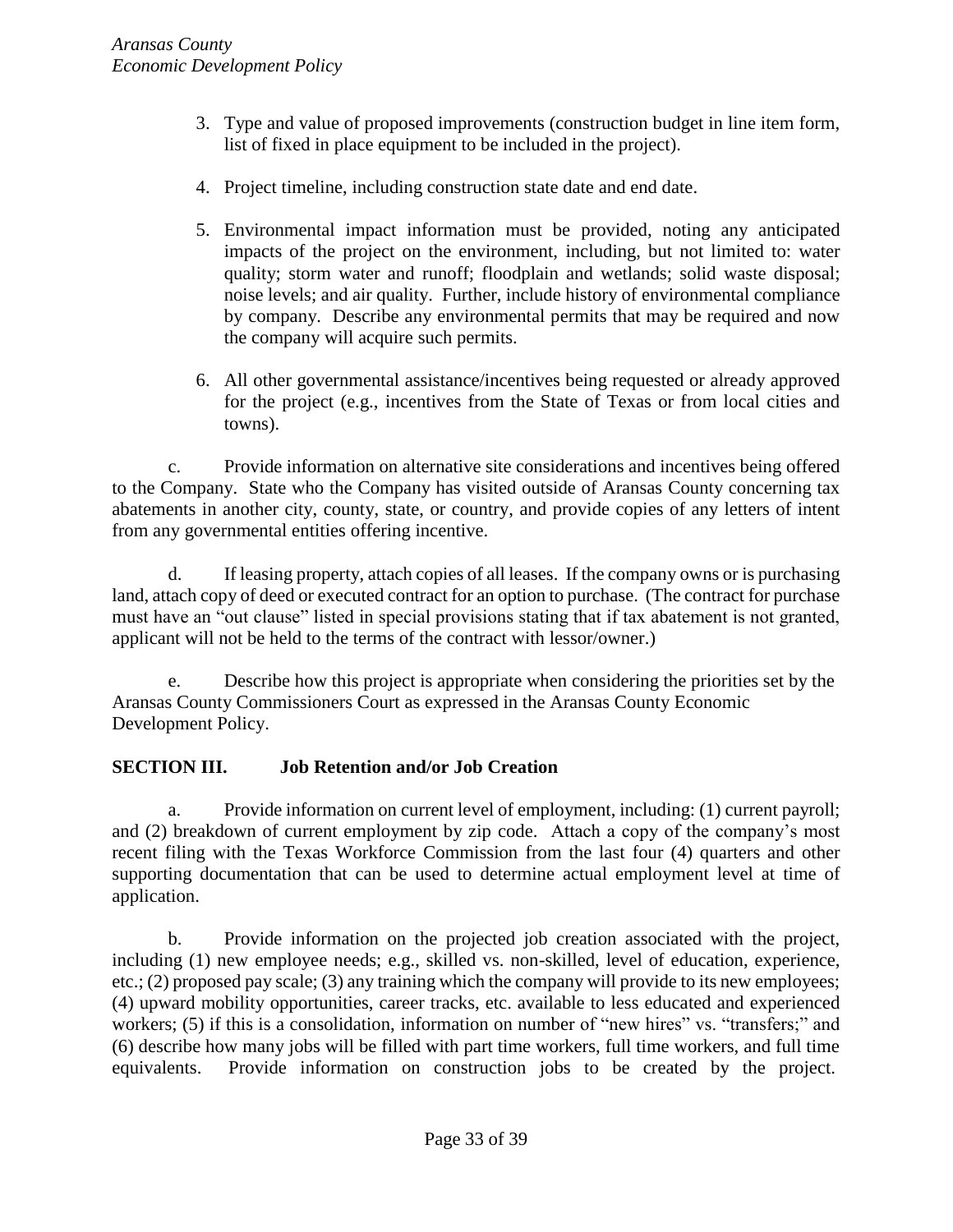## **SECTION IV. Project Impact**

a. List any competition or similar businesses in the area and describe how an abatement or rebate will impact competition with other similar businesses in the area.

b. Describe how will this project attract new businesses or increase the quality of products and services available in Aransas County.

c. Describe potential impact to local taxes, including sales tax, property tax, hotel/motel tax, and use tax.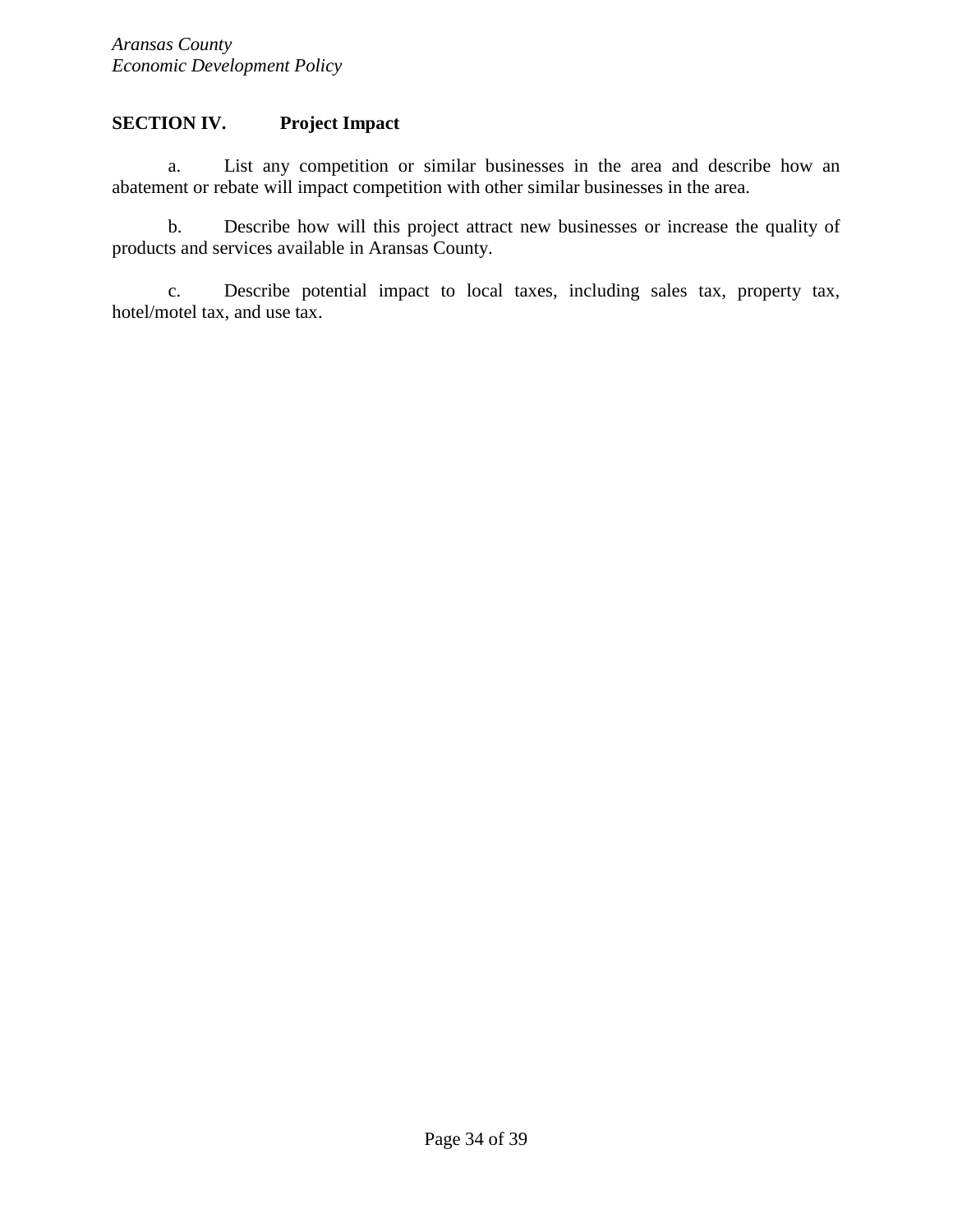#### **APPLICATION FOR TAX ABATEMENT AND/OR REBATE IN ARANSAS COUNTY, TEXAS**

Prior to any public expression of a decision or any commitment (legal or financial) to the proposed project by applicant, **one (1) original of this application and at least five (5) copies** of this application, including supporting documentation of competitive siting and narrative impact statement shall be submitted to the Office of the County Judge at 2840 Hwy 35N, Rockport, Texas, 78382. In addition, the non-refundable application fee One Thousand Dollar (\$1,000.00) must be made out to Aransas County and submitted to the County Judge at the same time as the application.

In the event that the Aransas County Commissioners Court chooses to proceed to negotiate an agreement with the applicant, this application will ultimately become part of the Tax Abatement or Tax Rebate Agreement (the "Agreement").

Any false representations in this application or any supporting documentation will be grounds for terminating the application process and, if an Agreement is in effect, in voiding the Agreement.

| <b>PART I-APPLICANT INFORMATION</b> | Date of Application $\frac{\sqrt{2}}{2}$ |
|-------------------------------------|------------------------------------------|
|                                     |                                          |
|                                     |                                          |
|                                     |                                          |
|                                     |                                          |
|                                     |                                          |
|                                     |                                          |
|                                     |                                          |
|                                     |                                          |
|                                     |                                          |
|                                     |                                          |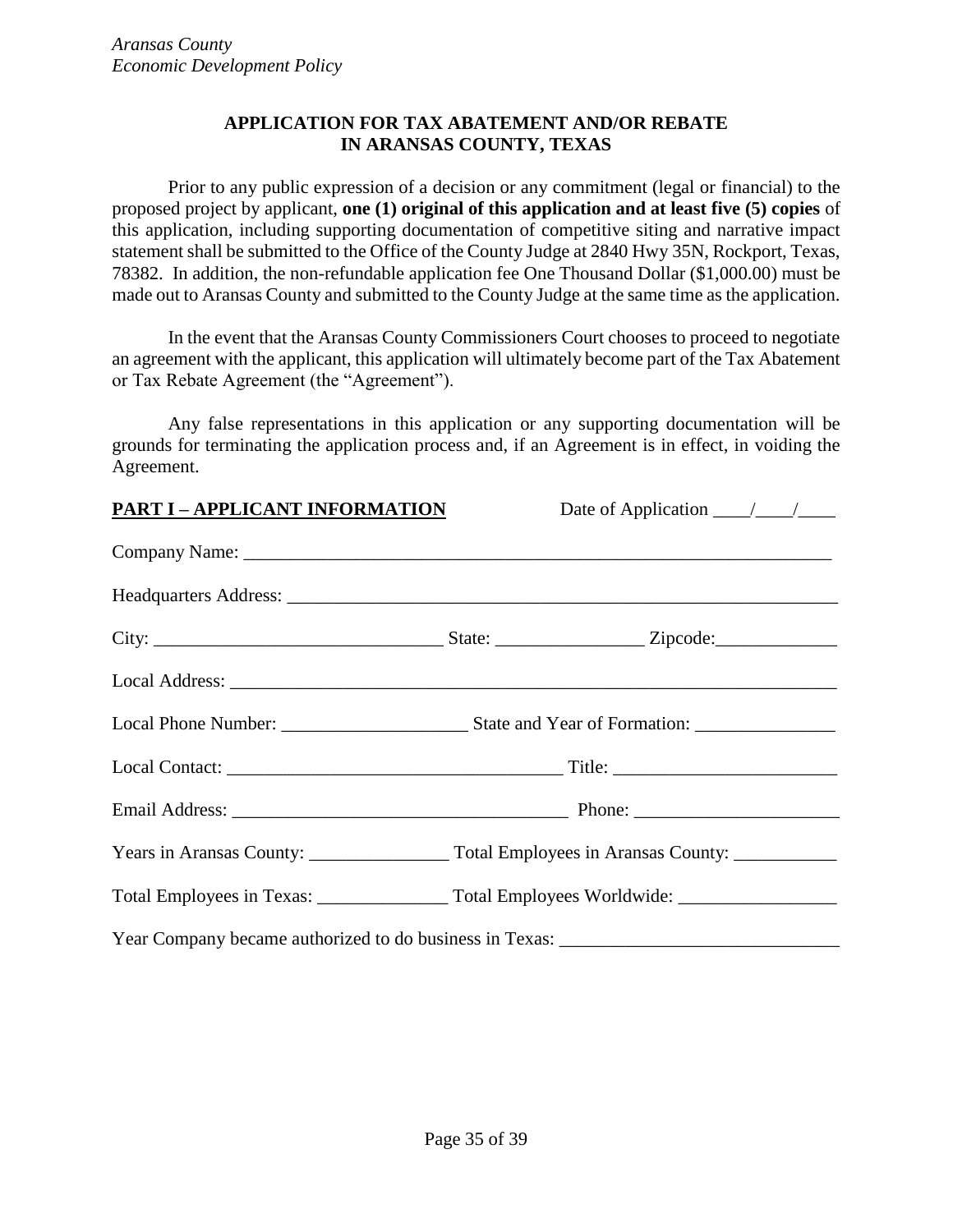## **PART II – PROJECT INFORMATION**

| Taxing Entities for the Property:                                               |                             |                                                           |
|---------------------------------------------------------------------------------|-----------------------------|-----------------------------------------------------------|
|                                                                                 |                             |                                                           |
|                                                                                 |                             |                                                           |
| Project Description:     New Construction                                       | $\vert$ Expansion           | Redevelopment                                             |
|                                                                                 |                             |                                                           |
|                                                                                 |                             |                                                           |
| <u> PART III – ECONOMIC DEVELOPMENT</u>                                         |                             |                                                           |
| Type of Facility:                                                               |                             |                                                           |
| Aviation-Related                                                                | <b>Corporate Offices</b>    | Marine-Related                                            |
| Tourism/Entertainment                                                           | IT/Emerging Tech            | Retail development                                        |
| Medical facilities                                                              | <b>Education facilities</b> |                                                           |
| Research and Development<br>Industries                                          |                             | Workforce housing (50+ units) with rent below market rate |
| Describe products or services to be provided and the purpose of providing them: |                             |                                                           |

## **PART IV – WAIVER REQUESTED**

Is the applicant asking Aransas County to waive any requirements from the Aransas County Guidelines and Criteria? \_\_\_\_\_\_\_\_\_

\_\_\_\_\_\_\_\_\_\_\_\_\_\_\_\_\_\_\_\_\_\_\_\_\_\_\_\_\_\_\_\_\_\_\_\_\_\_\_\_\_\_\_\_\_\_\_\_\_\_\_\_\_\_\_\_\_\_\_\_\_\_\_\_\_\_\_\_\_\_\_\_\_\_\_\_\_\_

\_\_\_\_\_\_\_\_\_\_\_\_\_\_\_\_\_\_\_\_\_\_\_\_\_\_\_\_\_\_\_\_\_\_\_\_\_\_\_\_\_\_\_\_\_\_\_\_\_\_\_\_\_\_\_\_\_\_\_\_\_\_\_\_\_\_\_\_\_\_\_\_\_\_\_\_\_\_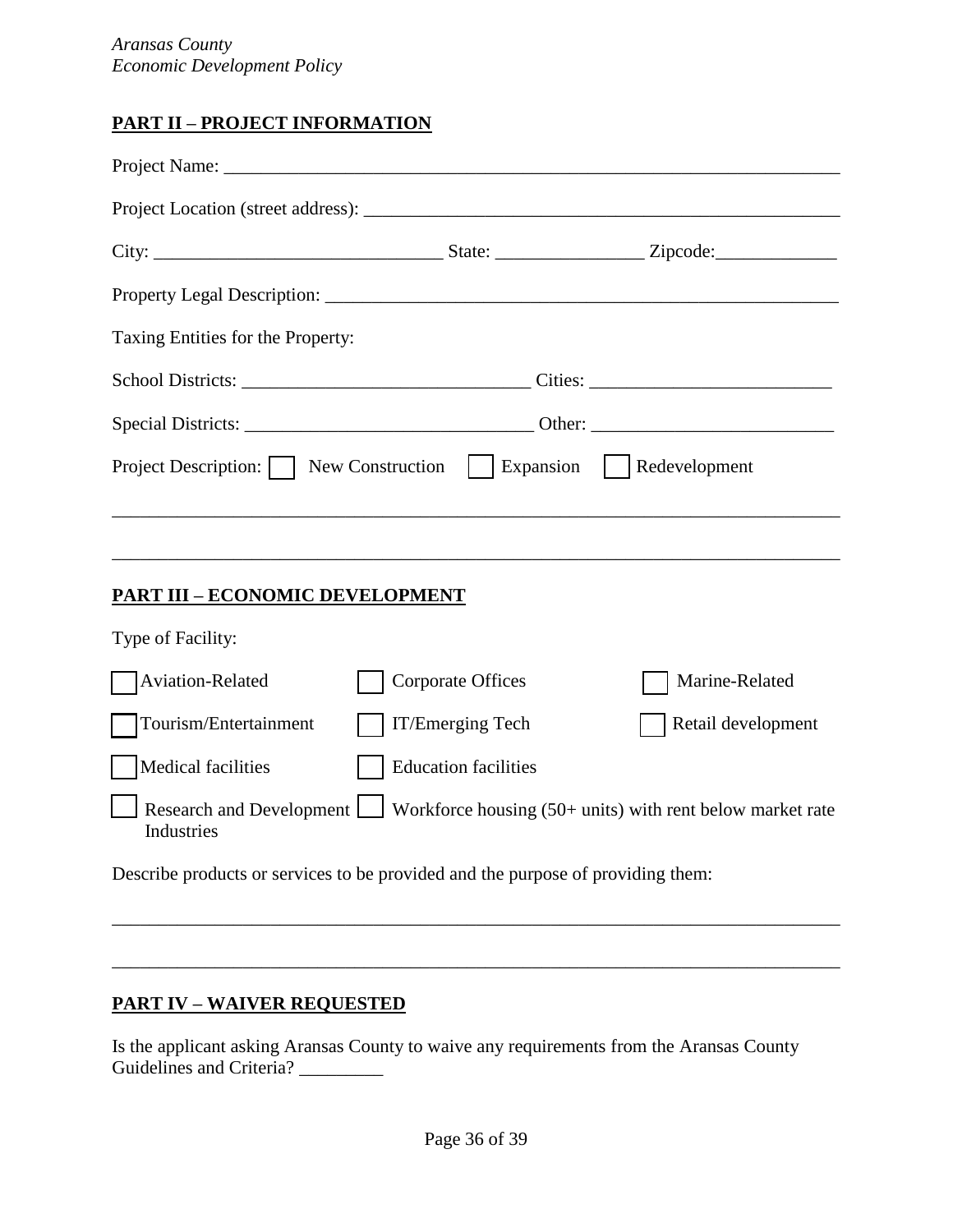If so, attach a letter identifying the variance requested, justifying the need for the variance, and providing any supplemental information that should be considered when evaluating the request for variance.

## **PART V – ECONOMIC INFORMATION**

## **Construction Estimates**:

|                                        | Start Date: Construction Cost: Construction Cost:                                     |
|----------------------------------------|---------------------------------------------------------------------------------------|
|                                        |                                                                                       |
|                                        |                                                                                       |
| If the project involves modernization: |                                                                                       |
|                                        | Estimated remaining economic life of structure/equipment: _____________________ years |
|                                        |                                                                                       |

## **Permanent Job Creation or Job Retention**:

Current employees in Aransas County: \_\_\_\_\_\_\_\_\_\_\_ *Attach: Texas Workforce Commissioner "Employer's Annual Report" for the last four quarters.*

Number of Jobs to be Retained: \_\_\_\_\_\_\_\_\_\_\_\_\_ Number of Jobs to be Created: \_\_\_\_\_\_\_\_\_\_\_\_\_

| <b>Estimated Appraised Value on Site</b>                                                                 | Land          | <b>Improvements</b> | <b>Total</b> |
|----------------------------------------------------------------------------------------------------------|---------------|---------------------|--------------|
| Value on January 1 preceding application                                                                 | $\mathcal{S}$ | \$                  | \$           |
| Estimated value of new investment:<br>buildings                                                          |               | \$                  | \$           |
| Estimated value of new abatable fixed-in-<br>place machinery and equipment                               |               | \$                  | \$           |
| Estimated value not subject to abatement<br>(e.g. inventory)                                             |               | \$                  | \$           |
| Estimated value of property subject to ad<br>valorem tax at the end of the abatement or<br>rebate period |               | \$                  | \$           |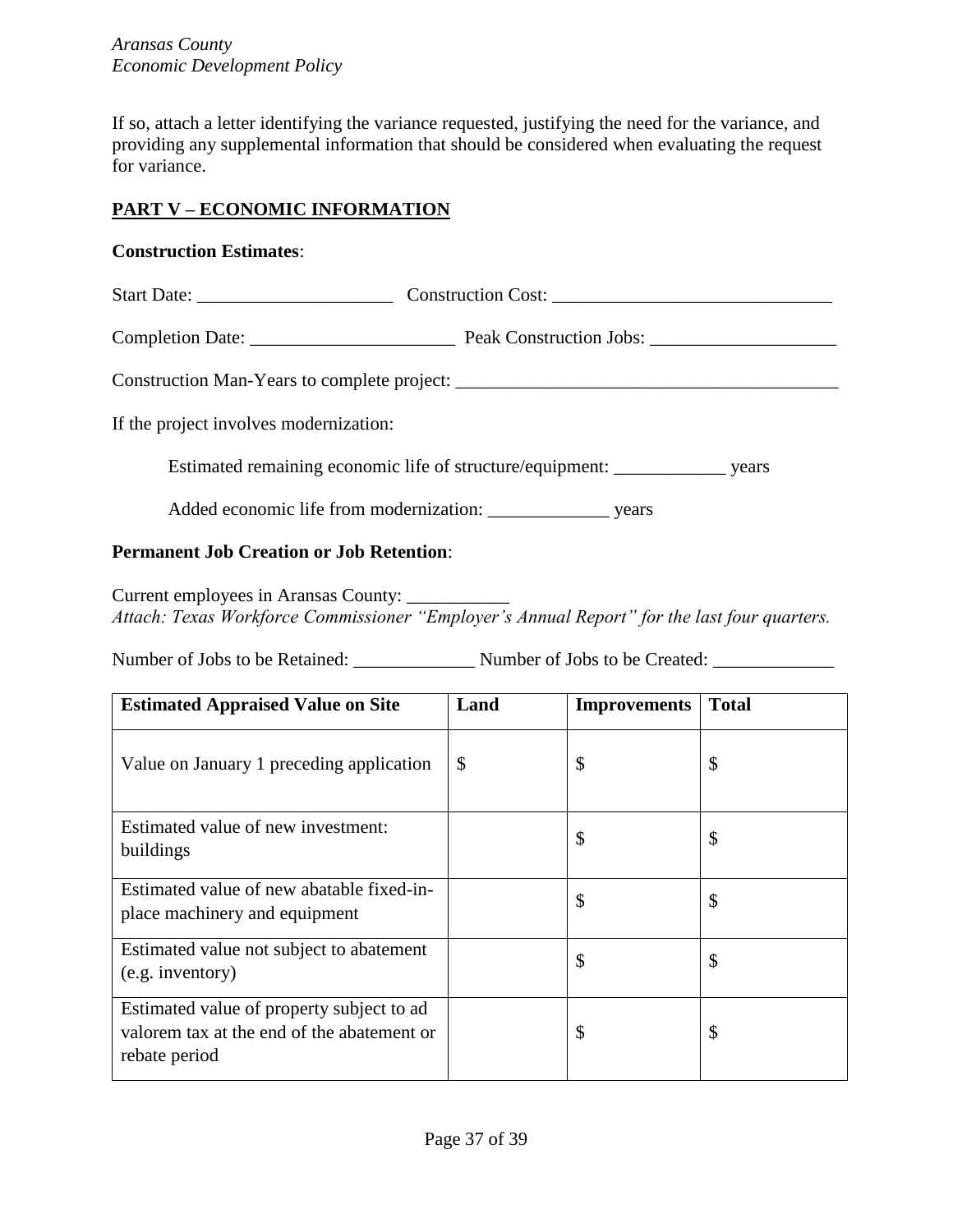## **PART VI – UNDOCUMENTED WORKER CERTIFICATION**

Chapter 2264, Subchapter A, Government Code requires that any public agency or economic development corporation shall require a business that submits an application to receive a public subsidy to include a statement certifying that the business does not and will not knowingly employ an undocumented worker. By signing and submitting this application, the Company certifies that its operation within Aransas County, Texas, does not and will not knowingly employ an undocumented worker, as defined in Chapter 2264, Subchapter A, Government Code, as amended (the "Act"). Pursuant to the Act, if the Company is convicted of a violation under 8 U.S.C. Section 1324a(f), after receiving any public subsidy, the Company shall promptly give the County written notice of such violation and the Company shall repay the amount of the payment with interest, at a rate of 6.75% per annum not later than the 120th day after the date the Company notifies the County of the violation.

#### **PART VII – AUTHORIZATION AND CERTIFICATION**

**By signing below, I hereby assert that I am the authorized representative for the Company for the purpose of filing this application. I understand that this application is a government record as defined in Chapter 37 of the Texas Penal Code. The information contained in this application is true and correct to the best of my knowledge and belief.** 

**I hereby certify and affirm that the Company I represent is in good standing under the laws of the state in which the Company was organized, and the State of Texas, and that no delinquent taxes are owed to the State of Texas.**

| <b>Authorized Company Official:</b> |                                                                                                                                                                  |
|-------------------------------------|------------------------------------------------------------------------------------------------------------------------------------------------------------------|
|                                     |                                                                                                                                                                  |
|                                     |                                                                                                                                                                  |
|                                     |                                                                                                                                                                  |
| (Notary Seal)                       | I have attached proof of my authorization to sign on behalf of the Company.<br>GIVEN under my hand and seal of office this ______ day of ______________________, |

## **MUST ATTACH NARRATIVE**